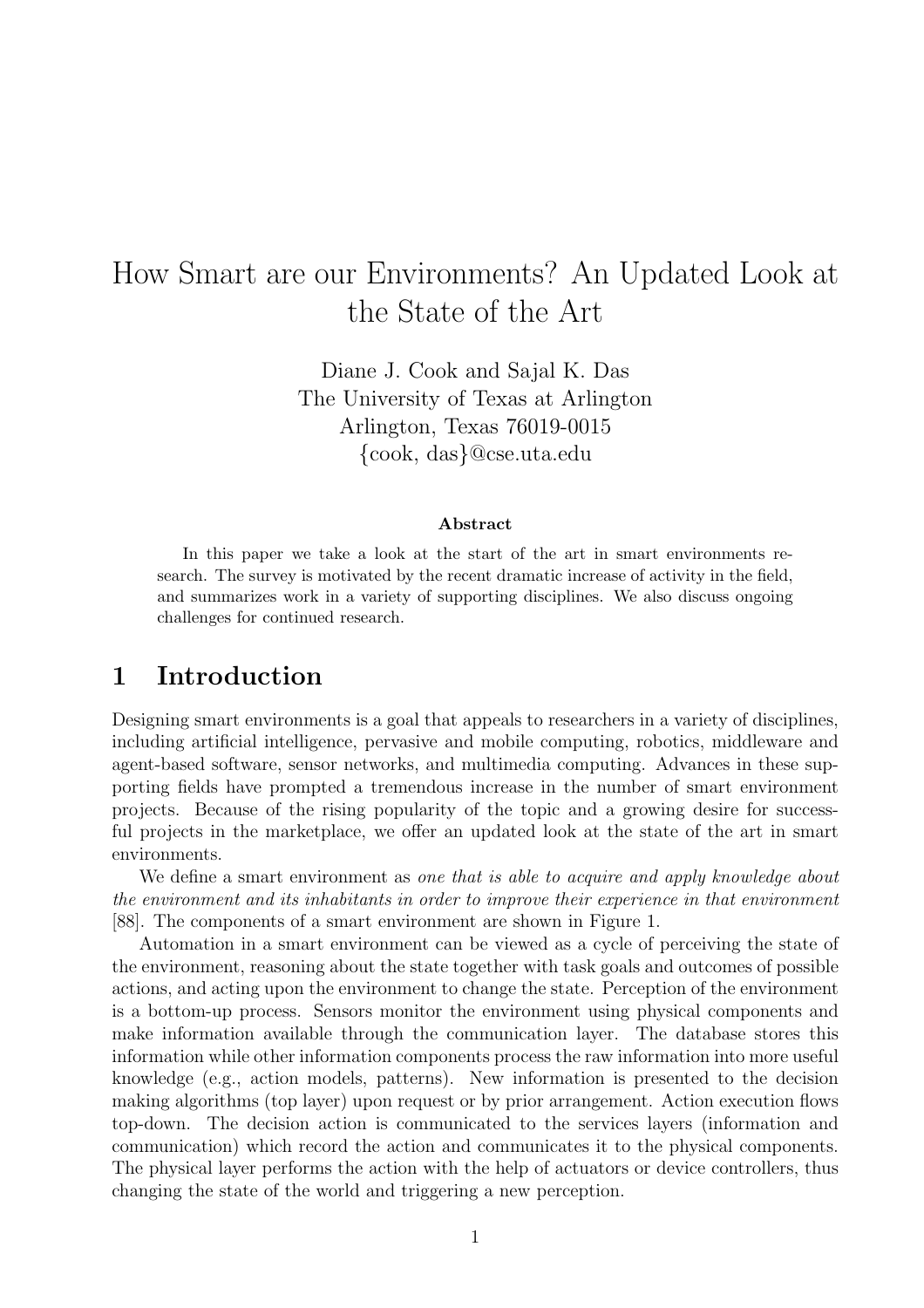

Figure 1: The components of a smart environment.

In the remainder of this paper we take a closer look at the state of the art in smart environments by providing a summary of current research in these component areas. We also summarize the fundamental challenges and solutions in modeling inhabitant's mobility and activity in smart environments. This is followed by a discussion on the application of smart environment research to health monitoring and assistance. Finally, we introduce challenges for continued research.

# 2 The Role of Physical Components in Smart Environments

Because smart environment research is being conducted in real-world, physical environments, design and effective use of physical components such as sensors, controllers, and smart devices is vital. In our intelligent agent design, the physical components are what allow the agent to sense and act upon the environment. Without these physical components, we end up with theoretical algorithms that have no practical use.

Like all intelligent agents, a smart environment relies on sensory data from the real world. As Figure 2 shows, the environment perceives the environment using these sensors and uses this information to reason about the environment and the action that can be taken to change the state of the environment. Table 1 lists some of the properties of the environment that need to be captured and how they can be measured.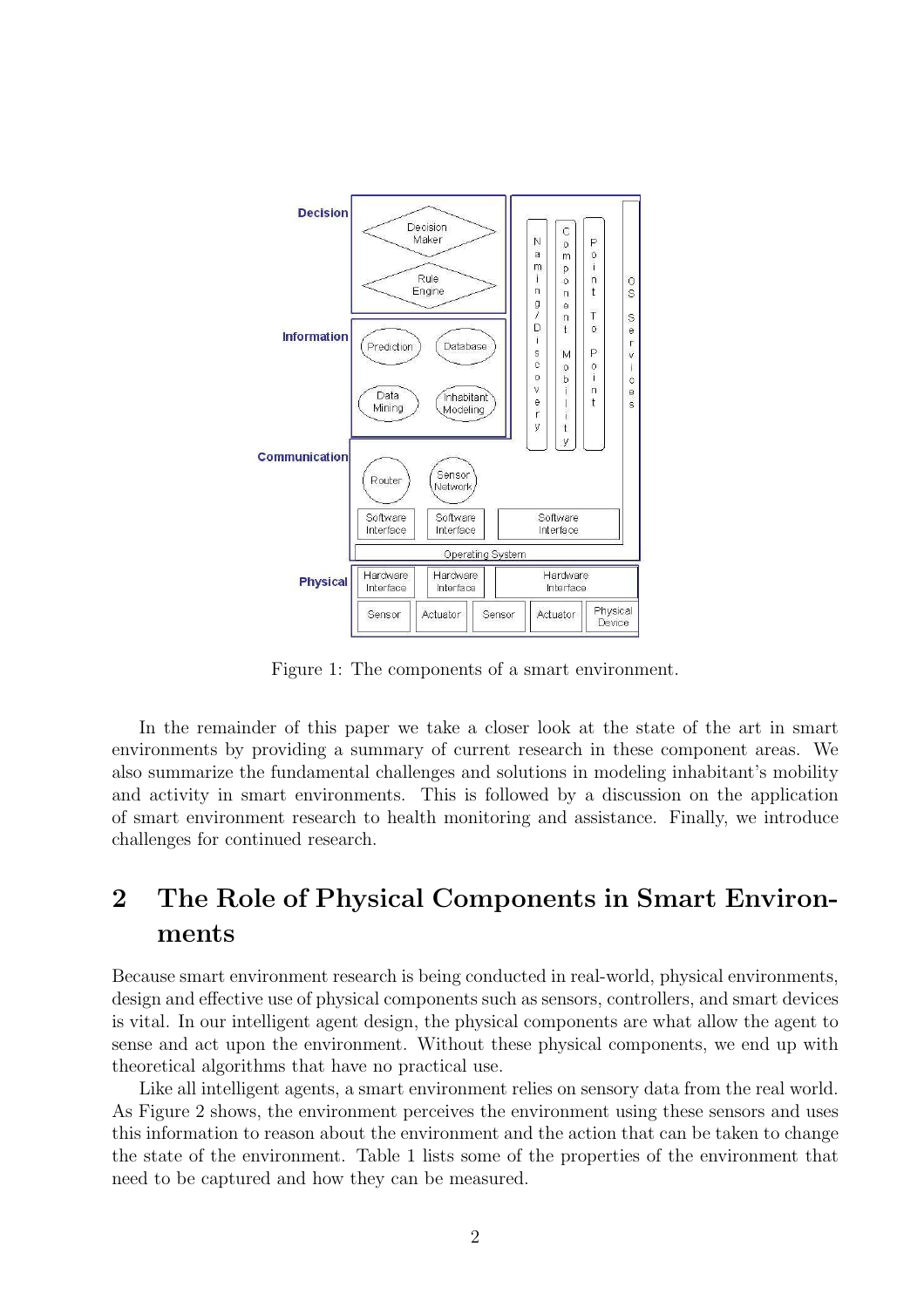

Figure 2: Smart environment as an intelligent agent.

| Properties          | Measurand                                          |
|---------------------|----------------------------------------------------|
| Physical properties | pressure, temperature, humidity, flow              |
| Motion properties   | position, velocity, angular velocity, acceleration |
| Contact properties  | strain, force, torque, slip, vibration             |
| Presence            | tactile/contact, proximity, distance/range, motion |
| Biochemical         | biochemical agents                                 |
| Identification      | personal features, personal ID                     |

Table 1: Sensors for smart environments (adapted from [44]).

The information required by smart environments is measured by sensors and collected using sensor networks. The importance of sensor networks as a research area unto itself is indicated by the number of related workshops [34] and recent efforts that have been initiated by funding agencies such as DARPA [16] and NSF [57]. These sensor networks are responsible for acquiring and distributing data needed by smart buildings, utilities, industries, homes, ships, and transportation systems. Sensor networks need to be fast, easy to install and maintain, and self-organizing.

To assist manufacturers in creating sensors that can be interfaced to such networks, the IEEE and NIST (National Institute of Standards and Technologies) created the IEEE 1451 standard for Smart Sensor Networks [33]. The IEEE 1451 studies formalized the notion of a smart sensor as one that provides additional functions beyond the sensed quantity such as signal condition or processing, decision-making functions, or alarm functions [24]. The result is a device that takes on some of the burden of intelligent reasoning, reducing the amount of reasoning needed at the agent level. A number of companies have commercialized sensors that are suitable for wireless network applications [44].

After the intelligent agent builds a representation of the current state of the environment from perceived information, it can reason about the environment and use this information to select an action. The agent executes the action using a controller, which causes a change in the state of the environment.

Although customized controllers can be designed, an effective mechanism for controlling many devices is using power line communication (PLC). PLC provides networking and controller services using electrical wiring already deployed in most environments. X-10 technology is one of the oldest PLC protocols and is typically used to control lamps and appliances.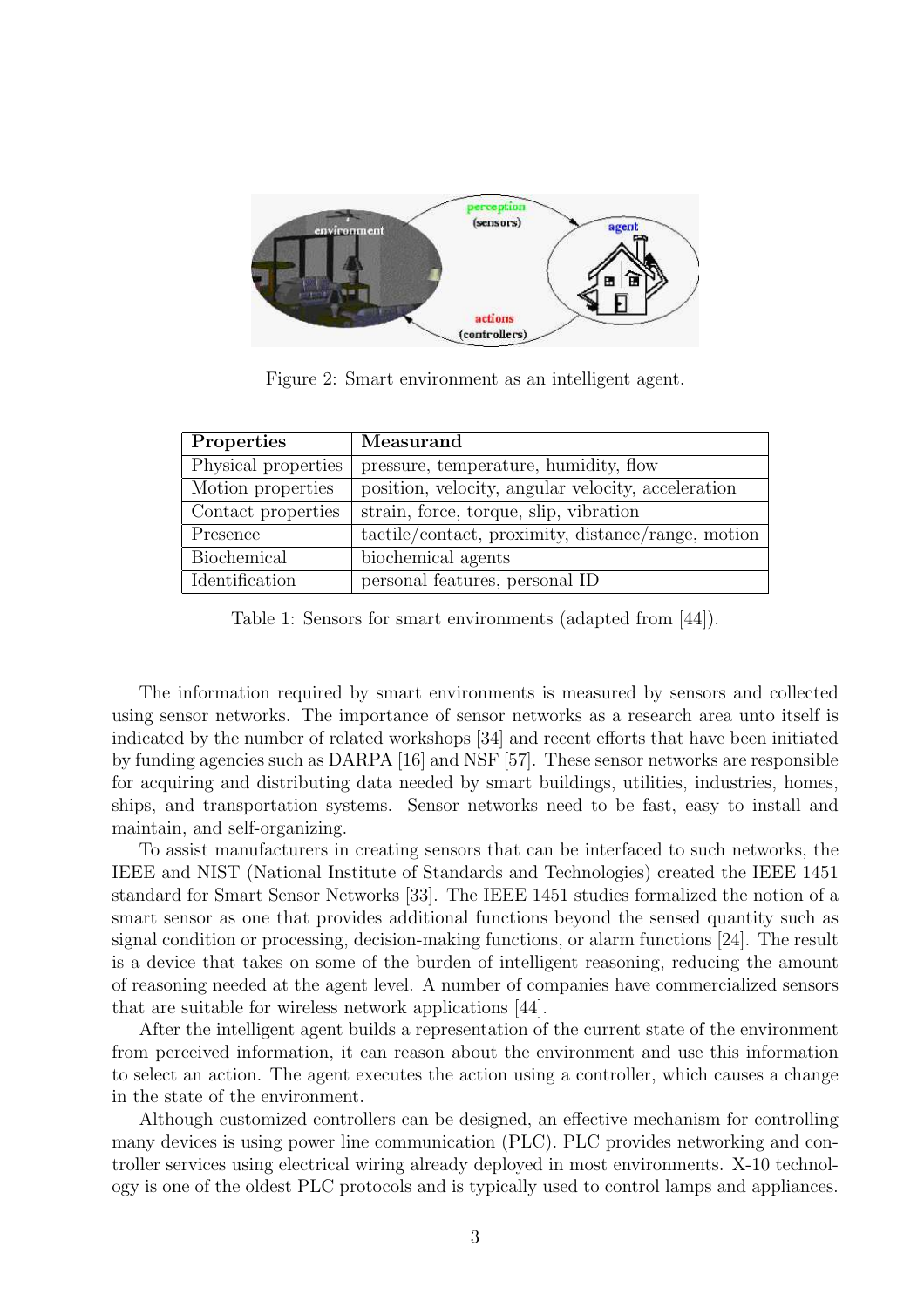X-10 controllers send signals over the power line to receives and facilitate automated control from a computer as well as logging of inhabitant manual interactions with these devices. X-10 interfaces have the advantage of inexpensive pricing and ready availability, but they are often hampered by noisy signals and long delays. The Smart House Applications Language (SHAL) [79] provides a more comprehensive set of message types for specific sensing and control functions, but requires dedicated multiconductor wiring.

Reliable data transmission over electrical wiring is difficult to achieve. The HomePlug protocol specifications address this problem in the American market using error correction coding and decoding techniques together with automatic request techniques. A peer-to-peer communication protocol is available in the LonWorks protocol developed by Echelon [21]. LonWorks networks can be implemented over a wide range of medium including power lines, twisted pair, radio frequency (RF), infrared (IR), coaxial cable and fiber optics.

Much of the research in the area of physical component design is performed independently of smart environment applications. However, some efforts have focused primarily upon the design or use of these technologies to support smart environment tasks. For example, Lins, et al. [45] have created a tool called BeanWatcher that manages wireless sensor network applications for mobile devices. This tool is designed primarily for monitoring and managing multimedia data streams in the intelligent environments, and is being investigated as a management technique for intrusion detection applications in closed environments. Want [85] describes how radio frequency identification (RFID) tags can be used to collect sensorderived data, and Philipose, et al. [65] adopt a similar approach by tagging objects in the environment and using sensed interactions to build representations of inhabitant activities as sequences of such interactions. Vastamake, et al. [84] also build profiles of environment inhabitants, based solely upon temperature control behavior.

In the same way that smart sensors move some of the reasoning work down to the physical level, so researchers have also developed a number of intelligent devices. These devices are not intended to solve the entire intelligent environment design problem, but they do provide intelligent functionality within the confines of a single object and task. The smart sofa at Trinity College [42], for example, contains programmable sensors on the couch legs that identifies the individual sitting on the couch based on their weight distribution. The couch can thus greet the individual and could forseeably customize the immediate surroundings for that person. A number of intelligent and networked kitchen appliances have been designed by companies such as GE and Whirlpool that add multimedia interfaces and status reporting capabilities to the kitchen [81]. The 200ConnectIo device [27] refrigerates food until commanded to cook it by phone, computer, or personal digital assistant (PDA).

The MIT Things That Think [52] group has developed intelligent devices such as smart hotpads that determine whether a pan is too hot to touch, a spoon that provides feedback about the temperature and viscosity of food, and a kettle that says how much longer you have to wait for tea (see Figure 3). The Philips interactive tablecloth [66] weaves a power circuit into a washable linen tablecloth, so that devices can be charged when they are placed anywhere on the tablecloth. While these devices are novel and useful for limited tasks, they typically do not consider the bigger picture of interacting with the rest of the environment. As Rode points out [71], they also rarely consider difficulties encountered in cultures and markets other than the one for which they are designed. Rode observes that these devices would be much more useful if they could adapt themselves to new environments and uses.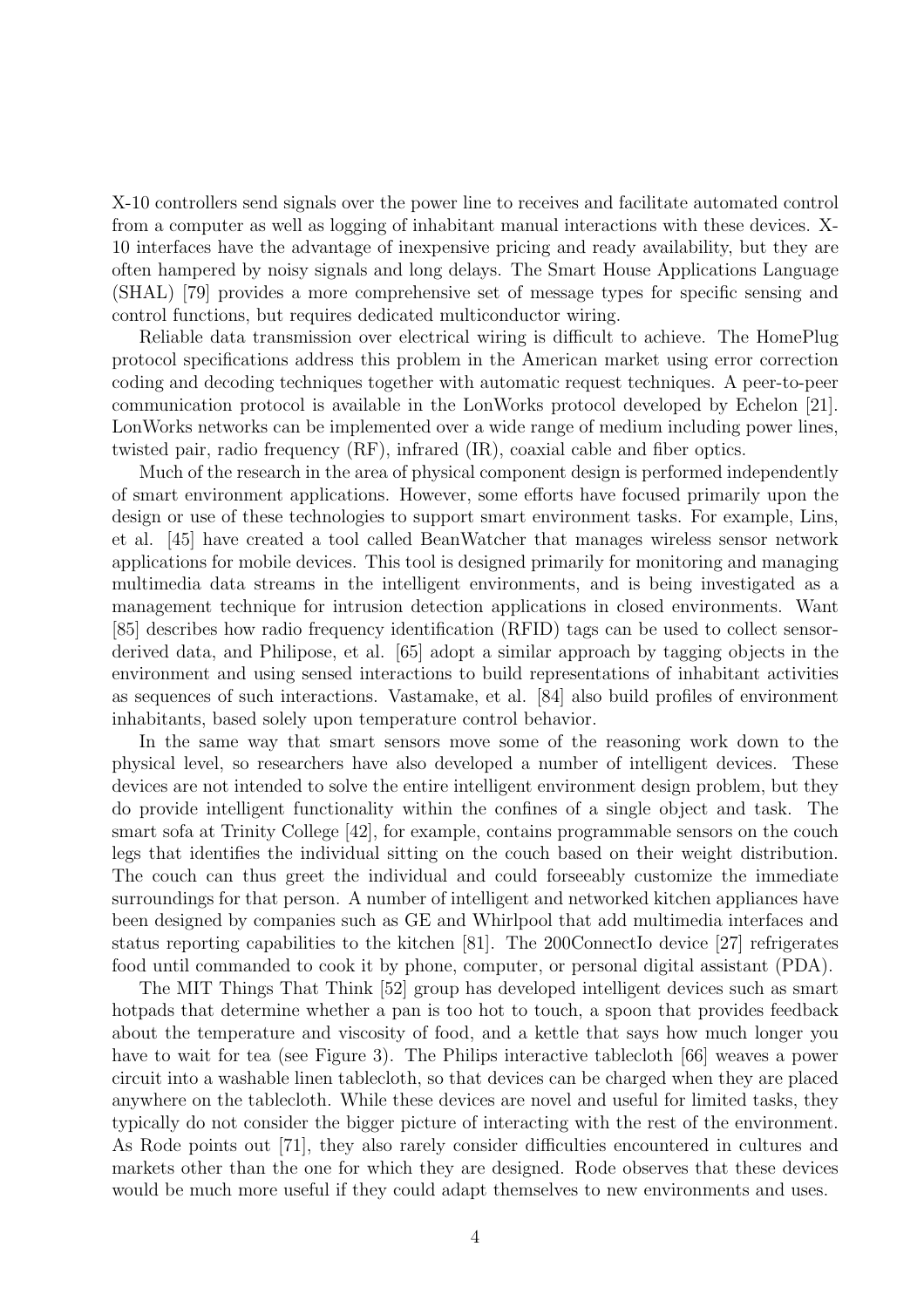

Figure 3: The MIT intelligent spoon and interactive tea kettle [52].

Other devices have been designed for the purpose of remotely controlling an inhabitant's environment. Examples of these physical components include smart phones [59, 69], wearable computers and head-mounted displays [38, 58], and a unique gesture pendant [78] which uses wearable jewelry to recognize gestures for executing control tasks. Kikin-Gil has also created a type of smart jewelry [39]. This intelligent device differs from the others in this class because it allows teenagers to communicate with each other using predefined codes emitted from their wearable jewelry, the Buddy Beads.

### 3 Pervasive Computing and Middleware Issues

Recent advances in smart technologies (e.g., sensors, devices and appliances, wireless networking), software agents, and middleware technologies have led to the emergence of *perva*sive or *ubiquitous computing* as perhaps the most exciting area of computing in recent times. Empowered by wireless mobile communications and computing as well as situation-aware computing, pervasive computing aims at providing where you want, when you want, what you want and how you want types of services to users, applications and devices. Major challenges in pervasive computing include invisibility or (user/device) unawareness, service discovery, interoperability and heterogeneity, proactivity, mobility, privacy, security and trust. In such environments, hardware and software entities are expected to function autonomously, continually and correctly. From these perspectives, pervasive communications and computing offer a suitable platform for realization of smart environments that link computers to everyday settings and commonplace tasks, and also acquire and apply knowledge effectively in our surroundings. For an overview of enabling technologies and challenges in pervasive computing, refer to [40].

Traditionally, agents have been employed to work on behalf of users, devices and applications [6]. In addition, agents can be effectively used to provide transparent interfaces between disparate entities in the environment, thus enhancing invisibility. Agent interaction and collaboration is an integral part of pervasive (intelligent) environments, as agents can overcome the limitations of hundreds and thousands of resource limited devices.

Service discovery is described as the process of discovering software processes/agents, hardware devices and services. The role of service discovery in pervasive computing is to provide environment-awareness to devices and device-awareness to the environment. Service provisioning, advertisement and service discovery are the important components of this module. Although service discovery in mobile environments has been addressed in existing work,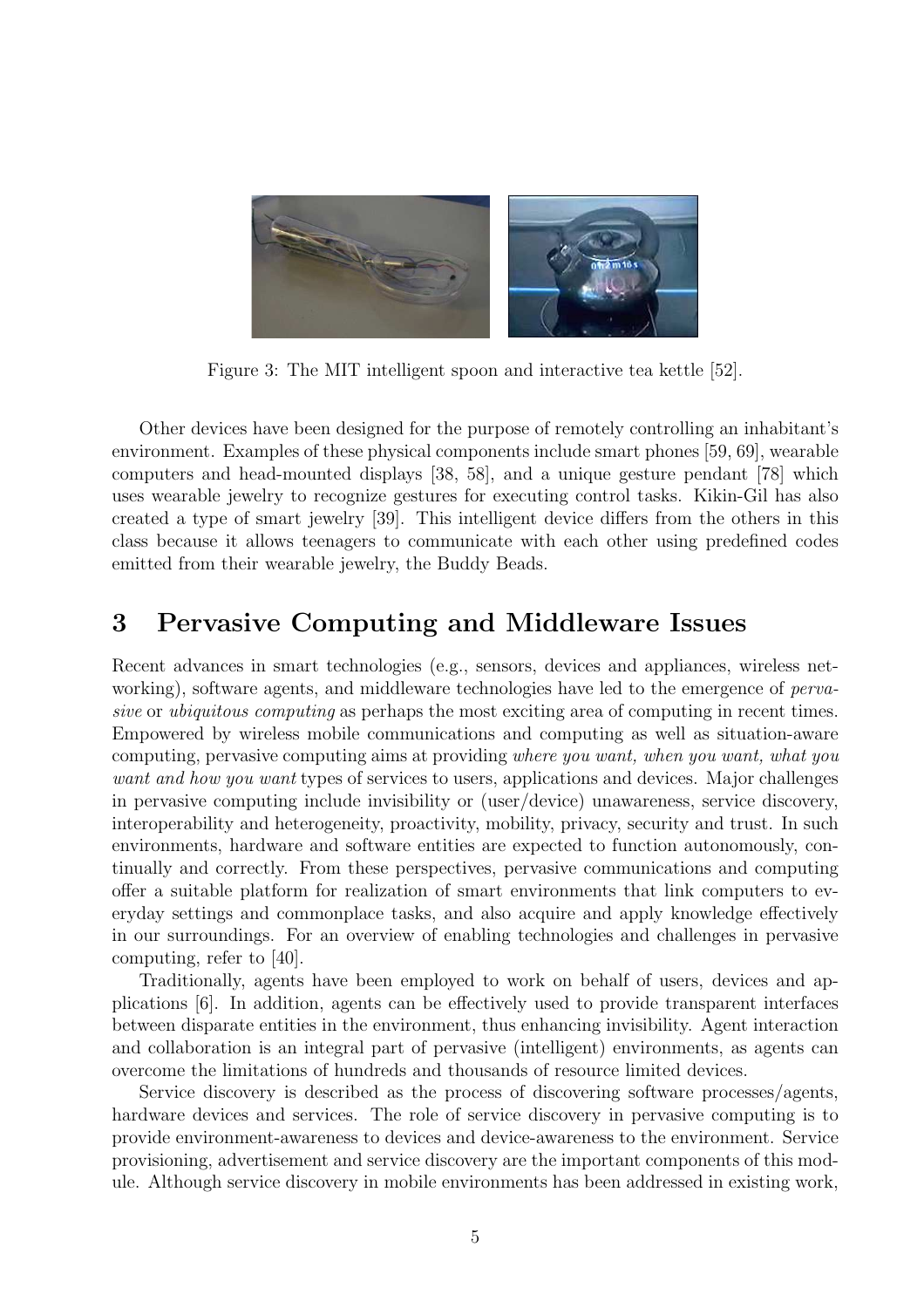service discovery in pervasive computing are still at its infancy. Existing service discovery mechanisms include JINI and Salutation as well as the International Naming System (INS) [2].

Several new embedded devices and sensors are being developed in the industry and research laboratories. The architecture of the Berkeley sensor motes and the TinyOS operating system [15] are very good examples of devices and technologies developed for use with embedded networked sensors. The challenge here is to design devices that are tiny (disappear into the environment), consume little or no power (perhaps powered by ambient pressure, light, or temperature); communicate seamlessly with other devices, humans, and services through a simple all-purpose communication protocol.

As mentioned above, a pervasive (or smart) environment comprises numerous invisible devices, anonymous users, and ubiquitous services. Development of effective middleware tools to mask the heterogeneous wireless networks and mobility effects is a major challenge. Provisioning uniform services regardless of location is also vital. The challenge here is to provide location-aware services in an adaptive fashion, in a form that is most appropriate to the location as well as to the situation under consideration.

## 4 Location-Awareness and Mobility Tracking in Smart Environments

Models of 21st century ubiquitous computing scenarios [86] depend not just on the development of capability-rich mobile devices (such as web-phones or wearable computers), but also on the development of automated machine-to-machine computing technologies, whereby devices interact with their peers and the networking infrastructure, often without explicit operator control. To emphasize the fact that devices must be imbued with an inherent consciousness about their current location and surrounding environment, this computing paradigm is also called sentient [31] or context-aware computing.

"Context (e.g., location and activity) awareness" is a key to build a smart environment and associated applications. If devices can exploit emerging technologies to infer the current activity state of the user (e.g., whether the user is walking or driving, whether he/she is at office, at home or in a public environment) and the characteristics of their environment (e.g., the nearest Spanish-speaking ATM), they can then intelligently manage both the information content and the means of information distribution. For example, the embedded pressure sensors in the Aware Home [63] capture inhabitants' footfalls, and the smart home uses these data for position tracking and pedestrian recognition.

The Neural Network House [54], the Intelligent Home [43], the House n [32] and the MavHome [17, 90] projects focus on the development of adaptive control of home environments by also anticipating the location, routes and activities of the inhabitants. This section summarizes a novel, information theoretic paradigm for context learning and prediction that can be used for predicting with high degree of accuracy the inhabitant's future locations and activities, automating activities, optimizing control of devices and tasks within the environment, and identifying anomalies. This to reduce cost of maintaining the environment and resource consumption, and provide special health benefits for elderly and people with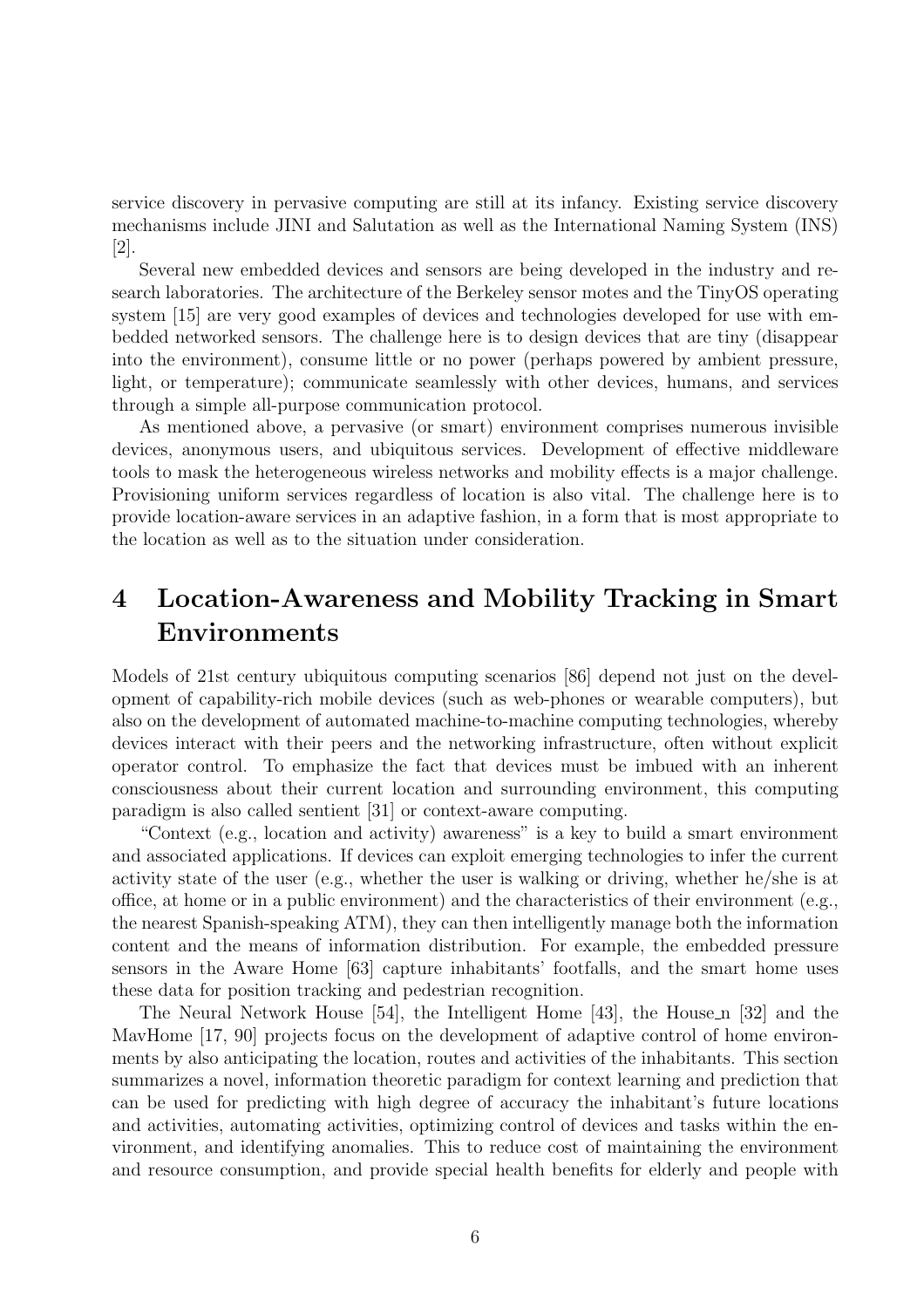disabilities [18, 28, 30].

From an information theoretic viewpoint, an inhabitant's mobility and activity create an uncertainty of their locations and hence subsequent activities. In order to be cognizant of their contexts, the smart environment needs to minimize this uncertainty as captured by Shannon's entropy measure [14]. An analysis of the inhabitant's daily routine and life style reveals that there exist some well-defined patterns. Although these patterns may change over time, they are not too frequent or random, and can thus be learned. This simple observation may lead us to assume that the inhabitant's mobility or activity follows a piecewise stationary, stochastic, ergodic process with an associated uncertainty (entropy), as originally proposed by Bhattacharya and Das [8] for optimally tracking (estimating and predicting) location of mobile users in wireless cellular networks.

The framework from Bhattacharya and Das was used to design an optimal algorithm for location (activity) tracking in a smart environment [72], based on compressed dictionary management and online learning of the inhabitant's mobility profile, followed by a predictive resource management (energy consumption) scheme for a single inhabitant smart space. However, the presence of multiple inhabitants with dynamically varying profiles and preferences make such tracking much more challenging. This is due mainly to the fact that the relevant contexts of multiple inhabitants in the same environment are often inherently correlated and thus inter-dependent with each other. Therefore, the learning and prediction (decision making) paradigm needs to consider the joint (simultaneous) entropy for location tracking of multiple inhabitants [74]. In the following, we consider single inhabitant and multiple inhabitant mobility tracking cases separately.

#### 4.1 Single Inhabitant Case

The learning and prediction based paradigm, based on information theory and text compression, manage the inhabitant's uncertainty in mobility and activity profiles in daily lives. The underlying idea is to build compressed (intelligent) dictionary of such profiles collected from sensor data, learn from this information, and predict future mobility and actions. This prediction helps device automation and efficient resource management, thus optimizing the goals of the smart environment. At a conceptual level, prediction involves some form of statistical inference, where some sample of the inhabitant's movement profile (history) is used to provide intelligent estimates of future location, thereby reducing the location uncertainty associated with the prediction [18, 73].

Hypothesizing that the inhabitant's mobility has repetitive patterns that can be learned, and assuming the mobility as a stochastic random process, the following lower bound result was proved by Bhattacharya and Das [8]: It is impossible to optimally track mobility with less information exchange between the smart environment and the device (detecting inhabitant's mobility) than the entropy rate of the stochastic mobility process. Specifically, given the past observations of inhabitant's position and the best possible predictors of future position, some uncertainty in the position will always exist unless the device and the system exchange location information. The actual method by which this exchange takes place is irrelevant to this bound. All that matters is that the exchange exceeds the entropy rate of the mobility process. Therefore, a key issue in establishing bounds is to characterize the mobility process (and hence entropy rate) in an adaptive manner. To this end, based on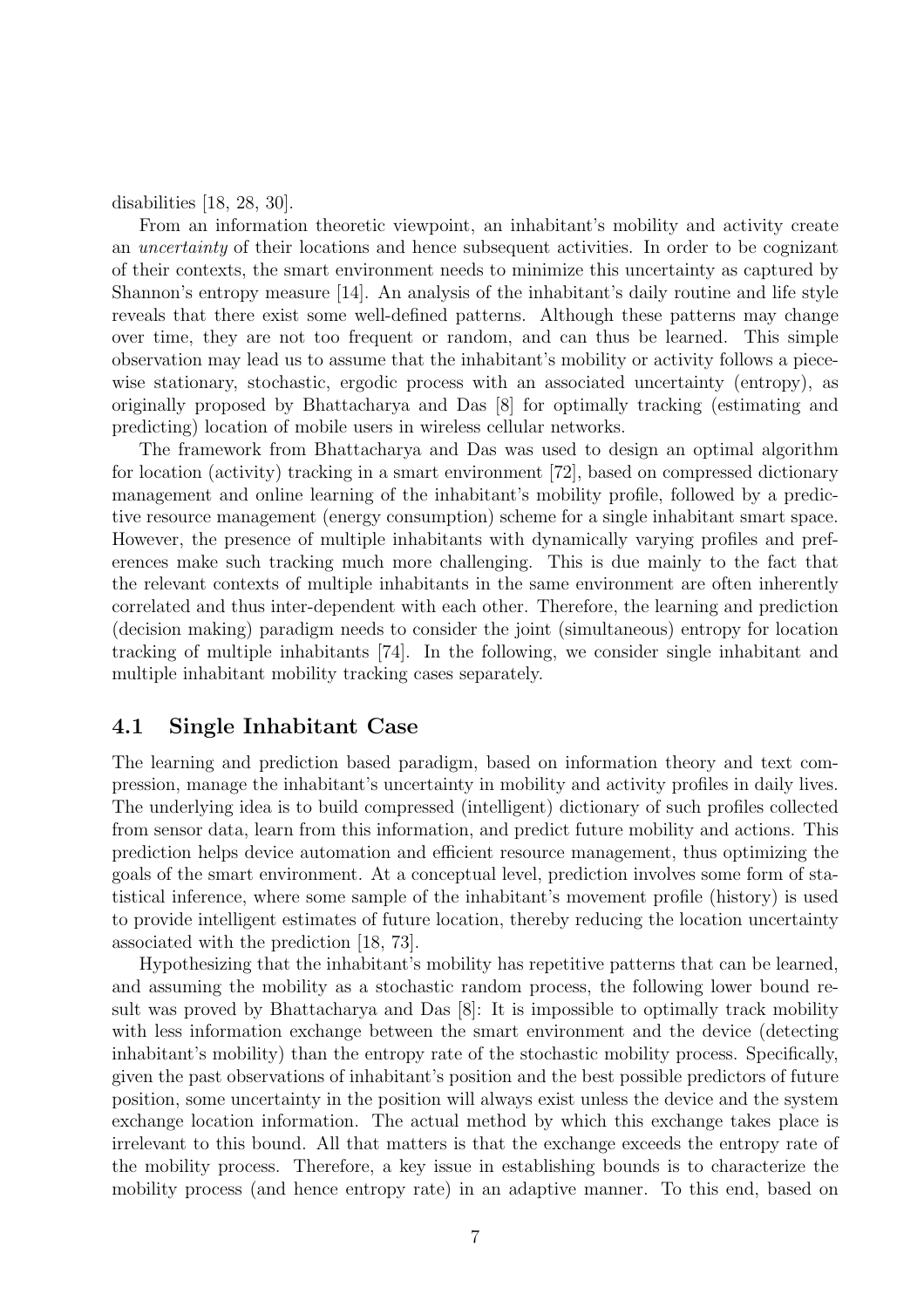the information-theoretic framework, Bhattacharya and Das [8] proposed an optimal online adaptive location management algorithm, called LeZi-update. Rather than assuming a finite mobility model, LeZi-update learns an inhabitant's movement history stored in a Lempel-Ziv type of compressed dictionary [46], builds a universal model by minimizing entropy, and predicts future locations with high accuracy. In other words, LeZi-update offers a model-independent solution to manage mobility related uncertainty.

The LeZi-update framework uses a symbolic space to represent each sensing zone of the smart environment as an alphabetic symbol and thus captures inhabitant's movement history as a string of symbols. That is, while the geographic location data are often useful in obtaining precise location coordinates, the symbolic information removes the burden of frequent coordinate translation and is capable of achieving universality across different smart spaces [54, 73]. The blessing of symbolic representation also facilitates hierarchical abstraction of the smart environment infrastructure into different levels of granularity. This approach assumes that the inhabitants' itineraries are inherently compressible and allow application of universal data compression algorithms [12, 46], which make very basic and broad assumptions, and yet minimize the source entropy for stationary Ergodic stochastic processes [70]. The LeZi-update scheme endows the prediction process, by which the system finds nodes whose position is uncertain, with sufficient information regarding the node mobility profile. So overall, the application of information-theoretic methods to location prediction allowed quantification of minimum information exchanges to maintain accurate location information, provided an on-line method by which to characterize mobility, and in addition, endowed an optimal prediction sequence [12, 18]. Through learning, this approach allows us to build a higher order mobility model rather than assuming a finite model, and thus minimizes entropy and leads to optimal performance.

Not only does the Lezi-update scheme optimally predict the inhabitant's current location from past movement patterns, this framework can also be extended to effectively predict other contexts such as activity, the most likely future routes (or trajectories) [72], resource provisioning [18, 73], and anomaly detection. The route prediction exploits the asymptotic equi-partition property in information theory [14], which implies the algorithm predicts a relatively small set (called the typical set) of routes that the user is likely to take. A smart environment can then act on this information by efficiently activating resources (e.g., turning on the lights lying only on these routes).

#### 4.2 Multiple Inhabitant Case

As mentioned earlier, the multiple inhabitant case is more challenging. The mobility tracking strategy described above is optimal for single inhabitant environments only. It treats each inhabitant independently and fails to exploit the correlation between the activities and hence the mobility patterns of multiple inhabitants within the same environment. Intuitively, independent application of the above scheme for each individual actually increases the overall joint location uncertainty. Mathematically, this can be observed from the fact that conditioning reduces entropy [14]. In fact, Roy, et al. [74] proved that optimal (that attains lower bound on joint entropy) location tracking of multiple inhabitants is an NP-hard problem.

Assuming a cooperative environment, they proposed [75] a cooperative game theory based learning policy for location-aware resource management in multi-inhabitant smart homes.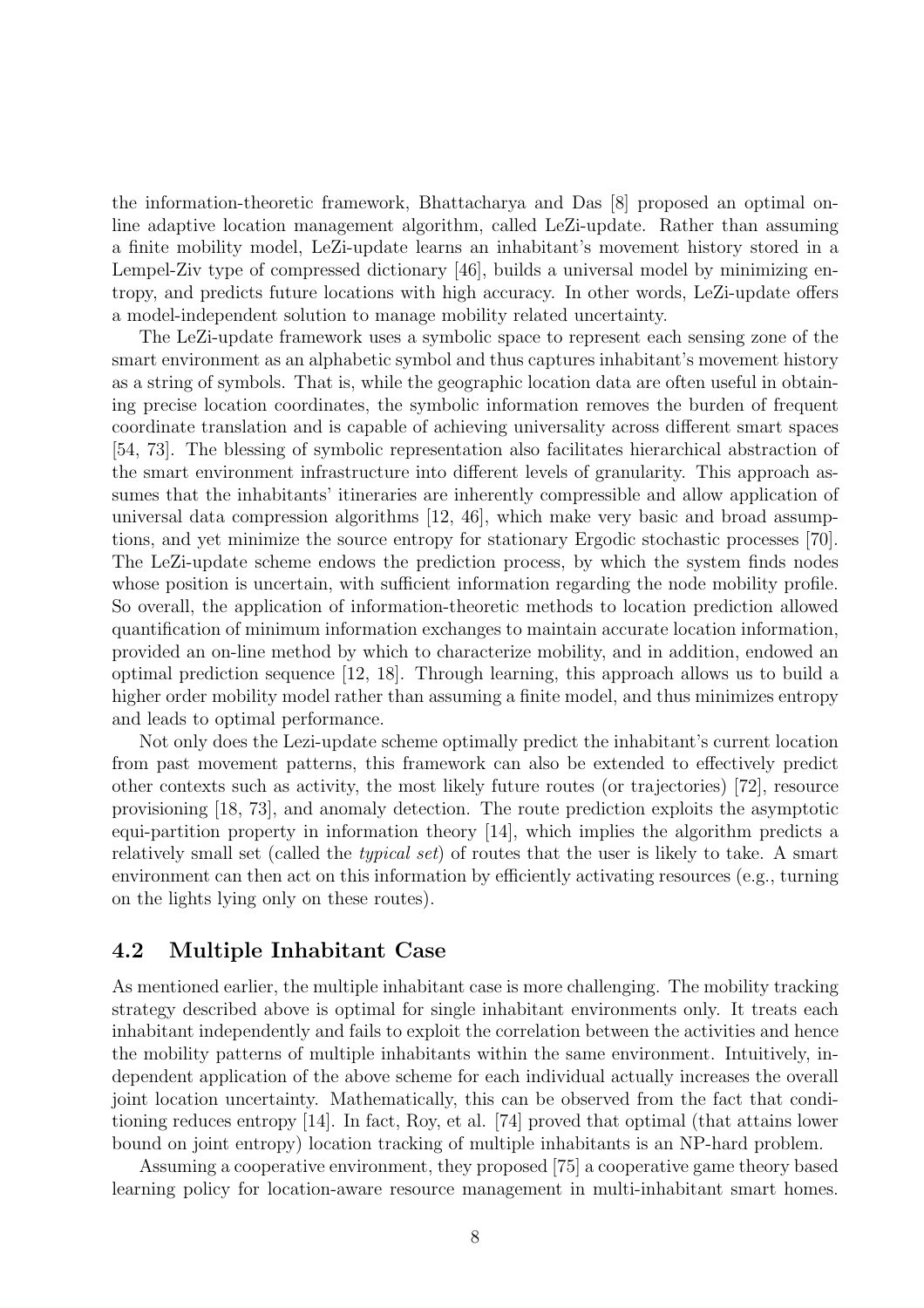

Figure 4: Real-time recognition of forty-word American Sign Language vocabulary [64].

This approach adapts to the uncertainty of multiple inhabitants' locations and most likely routes, by varying the learning rate parameters and minimizing the Mahalanobis distance. However, the complexity of multi-inhabitant location tracking problem was not characterized in that work.

Hypothesizing that each inhabitant in a smart environment behaves selfishly to fulfill his own preferences or objectives and to maximize his utility, the residence of multiple inhabitants with varying preferences might lead to conflicting goals. Under this circumstance, a smart environment must be intelligent enough to strike a balance between multiple preferences, eventually attaining an equilibrium state. If each inhabitant is aware of the situation facing all others, Nash equilibrium is a combination of deterministic or randomized choices, one for each inhabitant, from which no inhabitant has an incentive to unilaterally move away. This motivated Roy, et al. [74] to investigate the multi-inhabitant location tracking problem from the perspective of stochastic (non-cooperative) game theory, where the inhabitants are the players and their activities are the strategies of the game. The goal is to achieve a Nash Equilibrium so that the smart environment is able to probabilistically predict the inhabitants' locations and activities with sufficient accuracy in spite of possible correlations or conflicts. The authors validated their model and entropy learning scheme through simulation study and real data.

### 5 Natural Interfaces for Smart Environments

Although designers of smart environments are encouraged by the progress that has been made in the field over the last few years, much of this progress will go unused if the technologies are difficult or unnatural for inhabitants. Abowd and Mynatt [1] points out that explicit input must now be replaced with more human-life communication capabilities and with implicit actions. The maturing of technologies including motion tracking, gesture recognition (such as demonstrated by the Pentland's project in Figure 4), and speech processing facilitate natural interactions with smart environments.

In their Classroom 2000 project, Abowd provide human-computer interfaces through devices such as an interactive whiteboard that stores content in a database. The smart classroom of Shi, et al. [76] also uses an interactive whiteboard, and allows lecturers to write or notes directly on the board with a digital pen. This classroom experience is further enhanced by video and microphones that recognize a set of gestures, motions, and speech that can be used to bring up information or focus attention in the room on appropriate displays and material. The intelligent classroom at Northwestern University [25] employs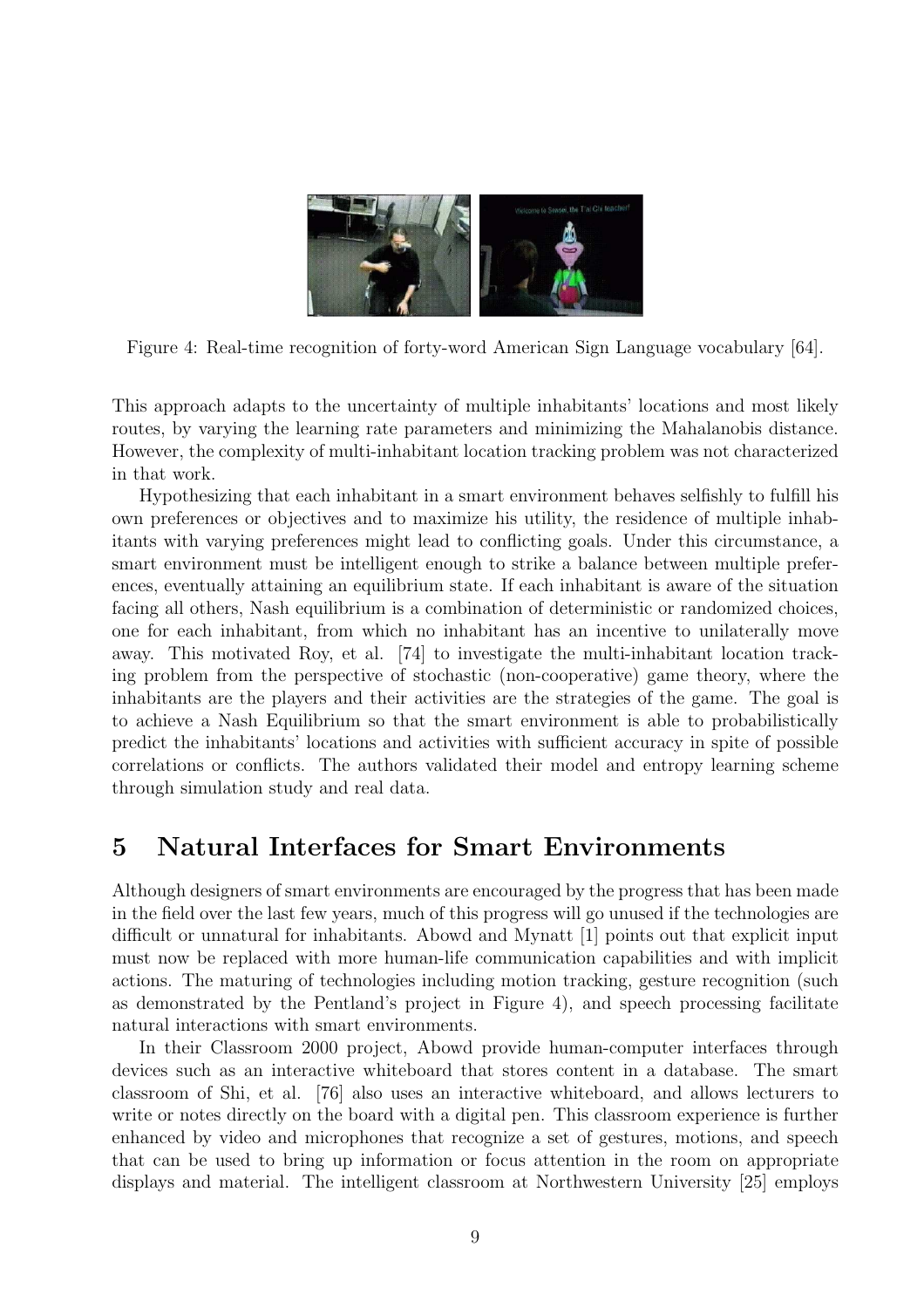

Figure 5: Facial expression recognition [64].

many of these same devices, and also uses the captured information to infer speaker intent. From the inferred intent the room can control light settings, play videos, and display slides. In none of these cases is explicit programming of the smart environment necessary – natural actions of the inhabitants elicit appropriate responses from the environment.

Such ease of interaction is particularly important in an office environment, where workers want to focus on the project at hand without being tripped up by technology. The AIRE project [3], for example, has designed intelligent workspaces, conference rooms, and kiosks that use a variety of mechanisms such as gaze-aware interfaces and multi-modal sketching that the full meaning of a discussion between co-workers through the integration of captured speech and captured writing on a whiteboard. The Monica project [41] identifies gestures and activities in order to retrieve and project needed information in a workplace environment. Similarly, the Interactive Room (iRoom) project at Stanford [23] enables easy retrieval and display of useful information. Users can display URLs on a selected surface by simply dragging the URL onto the appropriate PDA icon.

Targeting early childhood education, a Smart Table was designed as part of the Smart Kindergarten project at UCLA [80]. By automatically monitoring kids' interaction with blocks on a table surface, the Smart Table enables teachers to observe learning progress for children in the class. Children respond particularly well to such natural interfaces, as in the case of the KidsRoom at MIT [9]. The room immerses children in a fantasy adventure in which the kids must work together to explore the story. KidsRoom presents children with an interactive fantasy adventure. Only through teamwork actions such as rowing a virtual boat and yelling a magic word will the story advance, and these activities are captured through cameras and microphones placed around the room.

Work on natural interfaces for smart environments extends well beyond simple rooms. UCLA's HyperMedia Studio project [50] adapts light and sound on a performance stage automatically in response to performers' positions and movements. The driver's intent project at MIT [64] recognizes driver's upcoming actions such as passing, turning, stopping, car following, and lane changing by monitoring hand and leg motions. Accuracy of classified actions reaches 97% within 0.5 seconds of the beginning of the driver's action. Facial expression recognition systems, such as the one shown in Figure 5, can enhance smart cars by recognizing when the driver is sleepy, or change the classroom interaction when detecting that the students are bored or confused.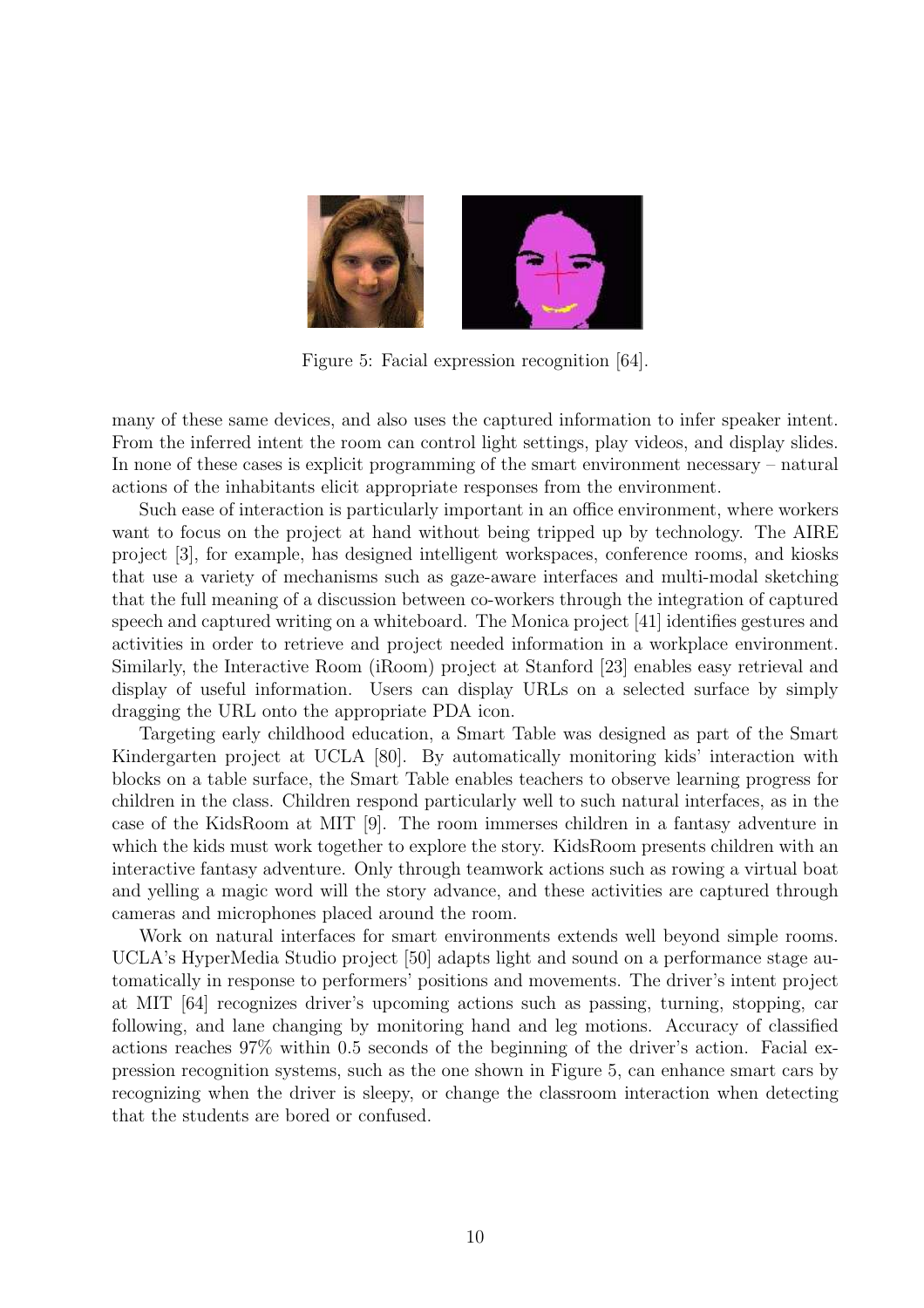### 6 Inhabitant Modeling

One feature that separates smart environments from environments that are user controllable is the ability to model inhabitant behavior. If such a model can be built, the model can be used to customize the environment to achieve goals such as automation, security, or energy efficiency. If the model results in an accurate enough baseline, the baseline can provide a basis for detecting anomalies and changes in inhabitant patterns. If the model has the ability to refine itself, the environment can then potentially adapt itself to these changing patterns.

In this overview we characterize inhabitant modeling approaches based on three characteristics.

- 1. The data that is used to build the model.
- 2. The type of model that is built.
- 3. The nature of the model-building algorithm (supervised, unsupervised).

The most common data source for model building is low-level sensor information. This data is easy to collect and process. However, one challenge in using such low-level data is the voluminous nature of the data collection. In the MavHome project [87], for example, collected motion and lighting information alone results in an average of 10,310 events each day. In this project, a data mining pre-processor identifies common sequential patterns in this data, then uses the patterns to build a hierarchical model of inhabitant behavior. Loke [47] also relies upon this sensor data to determine the inhabitant action and device state, then pulls information from similar situations to provide a context-aware environment. Like the MavHome project, the iDorm research conducted by Doctor, et al. [20] focuses on automating a living environment. However, instead of a Markov model, they model inhabitant behavior by learning fuzzy rules that map sensor state to actuator readings representing inhabitant actions.

The amount of data created by sensors can create a computational challenge for modeling algorithms. However, the challenge is even greater for researchers who incorporate audio and visual data into the inhabitant model. Luhr [49] uses video data to find intertransaction (sequential) association rules in inhabitant actions. These rules then form the basis for identifying emerging and abnormal behaviors in a smart environment. Brdiczka, et al. [10] rely on speech detection to automatically model interacting groups in a smart environment. Moncrieff [53] also employs audio data for generating inhabitant models. However, such data is combined with sensor data and recorded time offsets, then used to sense dangerous situations in a smart environment by maintaining an environment anxiety level.

The modeling techniques described so far can be characterized as unsupervised learning approaches. However, if prelabeled inhabitant activity data is available, then supervised learning approaches can be used to build a model of inhabitant activity. Muehlenbrock, et al. [55] combine this approach with a naive Bayes learner to identify an individual's activity and current availability based on data such as PC/PDA usage. Tapia, et al. [82] also employ a naive Bayes learner to identify inhabitant activity from among a set of 35 possible classes, based on collected sensor data.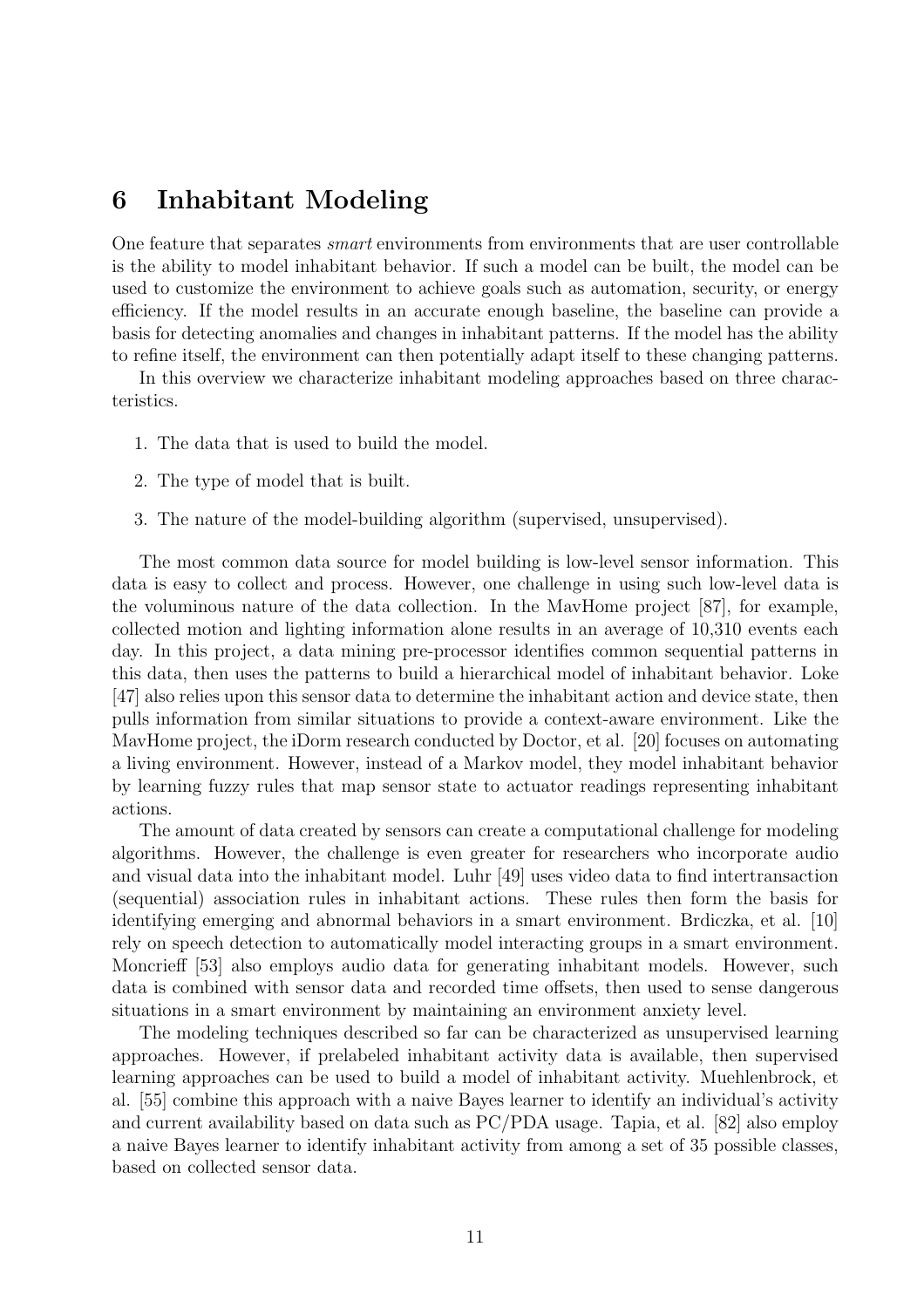

Figure 6: MavPad (left) and MavLab (right) automated environments.

### 7 Decision Making

Over the last few years, supporting technologies for smart environments, as described in the earlier sections of this paper, have emerged, matured, and flourished. Building a fully automated environment on top of these foundations is still a bit of a rarity. Automated decision making and control techniques are available for this task. Simpson, et al. [77] discuss how AI planning systems could be employed to not only remind inhabitants of their next activity but also to complete a task if needed. Augusto and Nugent [19] describe the use of temporal reasoning with a rule-based system to identify hazardous situations and return the environment to a safe state while contacting the inhabitant.

Few fully-implemented applications decision making technologies have been implemented. One of the first is Mozer's Adaptive Home [54], which uses a neural network and a reinforcement learner to determine ideal settings for lights and fans in the home. This is implemented in a home setting and has been evaluated based on an individual living in the Adaptive Home. Youngblood, et al. [89] also use a reinforcement learner to automate actual physical environments, the MavPad apartment and the MavLab workplace (shown in Figure 6).

The policy is learned based on a hierarchical hidden Markov model constructed through mining of observed inhabitant actions. Like the Adaptive Home, this approach has been implemented and tested on volunteers in a living environment. The iDorm project of Hagras, et al. [26] is another of these notable projects that has realized a fully-implemented automated living environment. In this case, the setting is a campus dorm environment. The environment is automated using fuzzy rules learned through observation of inhabitant behavior. These rules can be added, modified, and deleted as necessary, which allows the environment to adapt to changing behavior. However, unlike the reinforcement learner approaches, automation is based on imitating inhabitant behavior and therefore is more difficult to employ for alternative goals such as energy efficiency.

### 8 Health Monitoring and Assistance

There are many potential uses for a smart environment. Indeed, we anticipate that features of smart environments would pervade our entire lives. They will automate our living environment, increase the productivity of our work environment, customize our shopping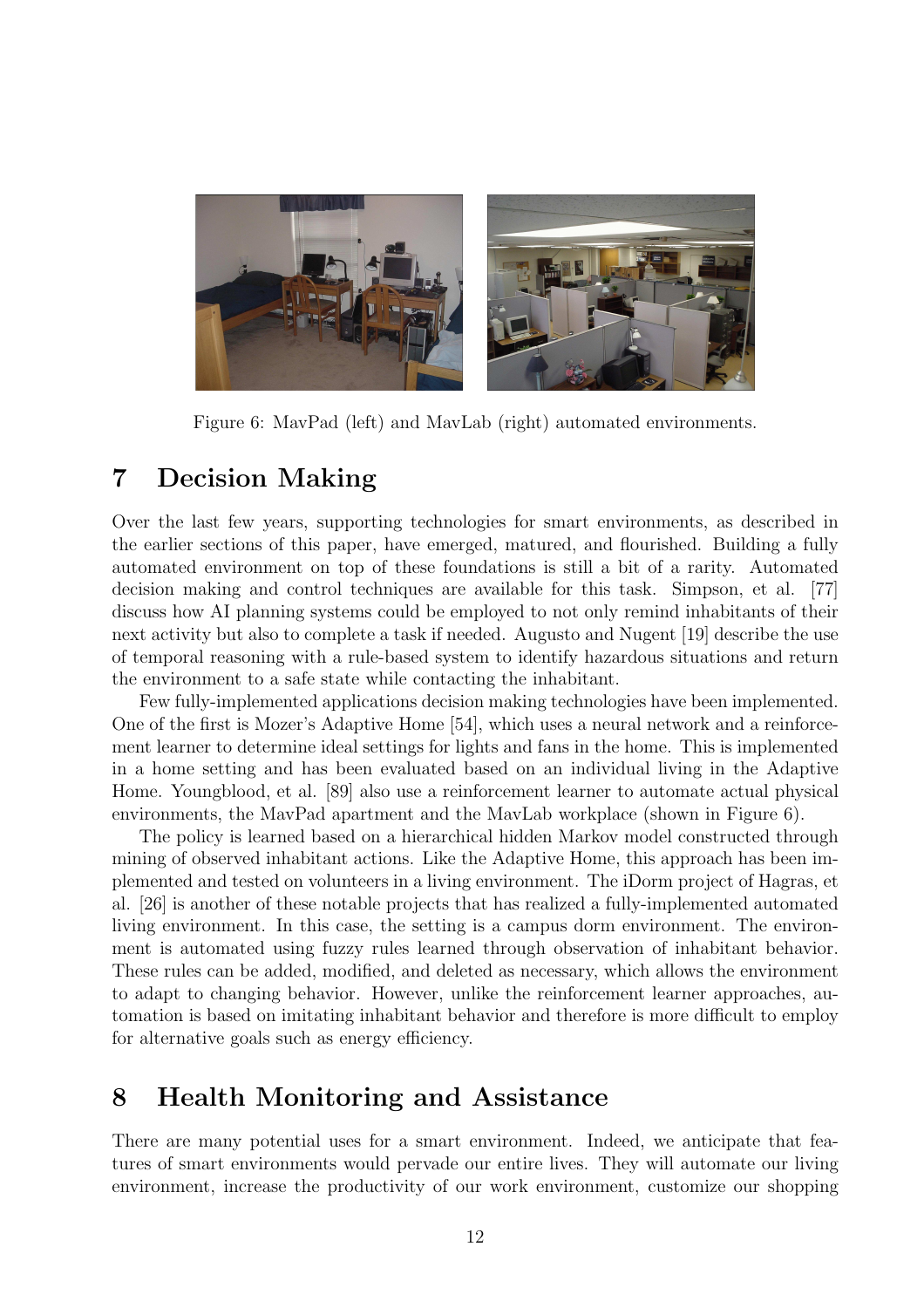

Figure 7: Annual rate of change by age range.

experiences, and accomplishing all of these tasks will also improve the use of resources such as water and electricity. In this section we focus on one class of applications for smart environments: health monitoring and assistance.

One reason for singling out this topic is the amount of research activity found here, as well as emergence of companies with initiatives to bring smart elder care technologies into the home [28, 61]. Another reason is the tremendous need for smart environment research to support the quality of life for individuals with disabilities and to promote aging in place. The need for technology in this area is obvious from looking at our current and project future demographics. Fertility decline combined with increases in life expectancy is resulting in population aging [83]. The resulting impact on age distribution is shown in Figure 7. Not only is the number of individuals age 60 and over expected to triple by 2050, but the United Nations reports that in most countries, more of these elderly people are living alone. To many people, home is a sanctuary. Individuals would rather stay at home, even at increased risk to their health and safety.

With the maturing of smart environment technologies, at-home automated assistance can allow people with mental and physical challenges to lead independent lives in their own homes. Pollack [68] categorizes such assistive technology as meeting the goals of assurance (making sure the individual is safe and performing routine activities), support (helping individual compensate for impairment), and assessment (determining physical or cognitive status). We summarize technologies in each of these area.

In the same fashion as researchers have developed technology for building models of inhabitant behavior, so similar approaches can be taken to monitor individuals to determine health status. Ogawa, et al. [62] used sensors to detect movement, use of appliances, and presence in a room and from this information were able to analyze behavior patterns of two elderly ladies living alone. Nambu, et al. [56] found that analyzing TV watching patterns alone was effective at identifying and analyzing behavior patterns, without the need for additional customized sensors. At University of Virginia's MARC project [5], these sensors were able to actually categorize individual's days into vacation (at home) and work days.

The next step in analyzing behavioral patterns is to detect changes in patterns and anomalies. Work by Cook, et al. [13] collected activity data from an apartment dweller and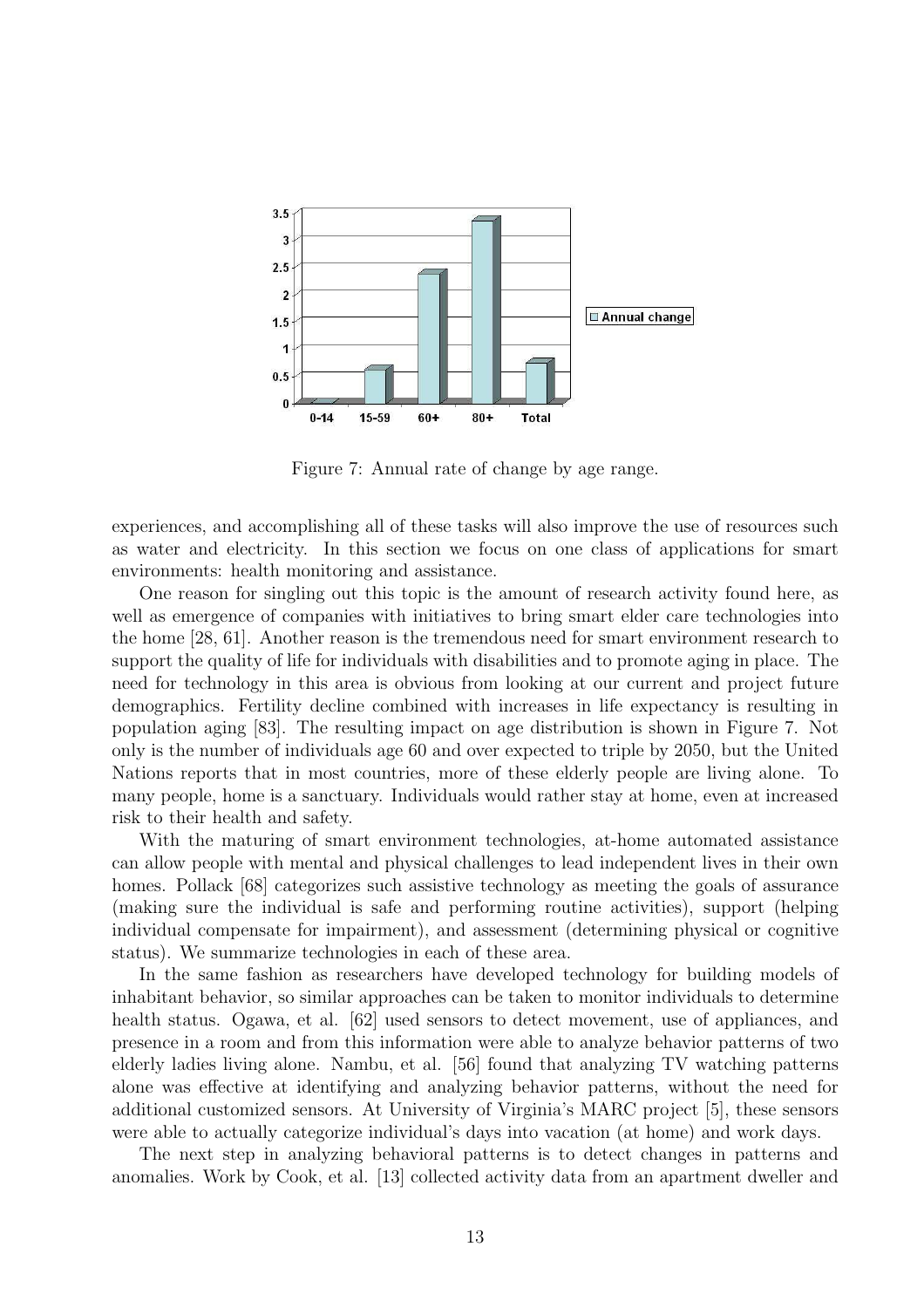

Figure 8: Goals of environmental assistive technology.

used this to determine increasing, decreasing, and cyclic trends in patterns. Once a baseline is established, this can be used to identify sudden changes. Luhr's approach [49] of learning intertransaction association rules can also be helpful in identifying emerging and abnormal activities, and Moncrieff's emotive computing work [53] actually records the anxiety of the environment based upon deviation from normal behavior. When tied with health-critical data and events, the environment may decide that information from these algorithms is important enough to alert the inhabitant and/or caregiver.

Support for individuals living at home with special challenges is found in many varied forms. If a model has been constructed of normal behavior, then the model can be used to provide reminders of normal tasks [48]. Mihailidis, et al. [51] provide this type of prompting for the specific task of handwashing, one of the more stressful tasks for caregivers. By recognizing where the individual is in the process and reminding them of the next step, the tested subjects completed the task 25% more times than without the device. Customized devices can prove useful for these individuals, as well. Pineau, et al. [67] demonstrate the benefits of robotic assistants in nursing homes, while Helal, et al. [29] provide a visitoridentifying front door, inhabitant-tracking floor and a smart mailbox to volunteer seniors living in the Gator Tech Smart Home. Kautz, et al. [37] show that assistance is not limited to a single environment. Using their activity compass, the location of an individual can be tracked, and a person who may have wandered off can be assisted back to their goal (or a safe) location.

Finally, smart environments can be used to actually determine the cognitive impairment of the inhabitants. Carter and Rosen [11] demonstrate such an assessment based on the ability of individuals to efficiently complete kitchen tasks. Jimison, et al. [36] also provide such an assessment. In their case, individuals are monitored while playing computer games, and assessment is based on factors such as game difficulty, player performance, and time to complete the game.

### 9 Conclusions and Ongoing Challenges

How smart are our environments? Research in the last few years has certainly matured smart environment technology to the point of deployment in experimental situations. This overview article also highlights the fact that there is active research not only in the supporting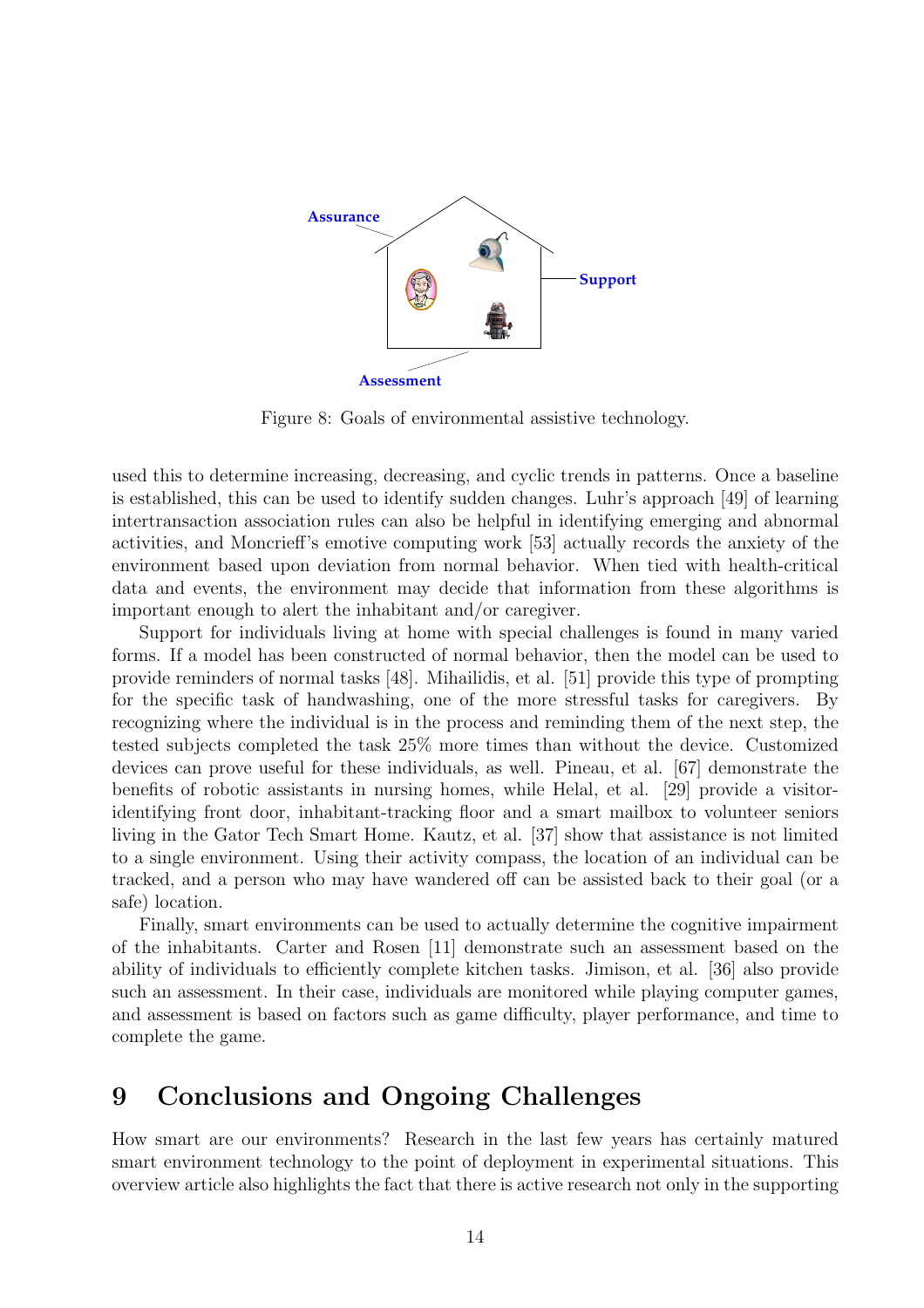technologies areas such as physical components and middleware, but also in the modeling and decision making capabilities of entire automated environments. These highlights indicate that environments are increasing in intelligence.

However, there are many ongoing challenges that researchers in this area continue to face. The first is the ability to handle multiple inhabitants in a single environment. While Roy, et al. [74] address this problem from a limited perspective, the modeling not only of multiple independent inhabitants but also the accounting for inhabitant interactions and conflicting goals is a very difficult task, and one that must be addressed in order to make smart environment technologies viable for the general population.

Similarly, we would like to see the notion of "environment" extend from a single setting to encompass all of an inhabitant's spheres of influence. Many projects target a single environment such as a home, an office, a car, or more recently, a hotel [7]. However, by merging evidence and features from multiple settings, these environments should be able to work together in order to customize all of an individual's interactions with the outside world to that particular individual. As an example, how can we generalize intelligent automation and decision making capabilities to encompass heterogeneous smart spaces such as smart homes, vehicles, roads, offices, airports, shopping malls, or hospitals, through which an inhabitant may pass through in daily life?

An interesting direction that researchers in the future may consider is not only the ability to adjust an environment to fit an individual's preferences, but to use the environment as a mechanism for influencing change in the individual. Eng, et al. [22] have discovered that visitors may actually visit areas of a museum normally avoided through carefully-selected cues given by a robot. Similarly, environmental influences can affect an individual's activity patterns, an individual's mood, and ultimately the individual's state of health and mind.

While all of these issues are interesting from a research perspective, they also raise concerns about the security and privacy of individuals utilizing smart environment technologies. Researchers such as Argyroudis and O'Mahony [4], Nixon, et al. [60], and the Amigo group [35], have identified some of these issues and introduced possible mechanisms for ensuring privacy and security of collected data. However, much more work remains to ensure that collected data and automated environments do not jeopardize the privacy or well-being of their inhabitants.

Finally, a useful goal for the smart environment research community is to define evaluation mechanisms. While performance measures can be defined for each technology within the architecture hierarchy shown in Figure 1, performance measures for entire smart environments still need to be established. This can form the basis of comparative assessments and identify areas that need further investigation. The technology in this field is advancing rapidly. By addressing these issues we can ensure that the result is an environment with reliable functionality that improves the quality of life for its inhabitants and for our communities.

### References

[1] G. D. Abowd and E. D. Mynatt. Designing for the human experience in smart environments. In D. J. Cook and S. K. Das, editors, Smart Environments: Technology,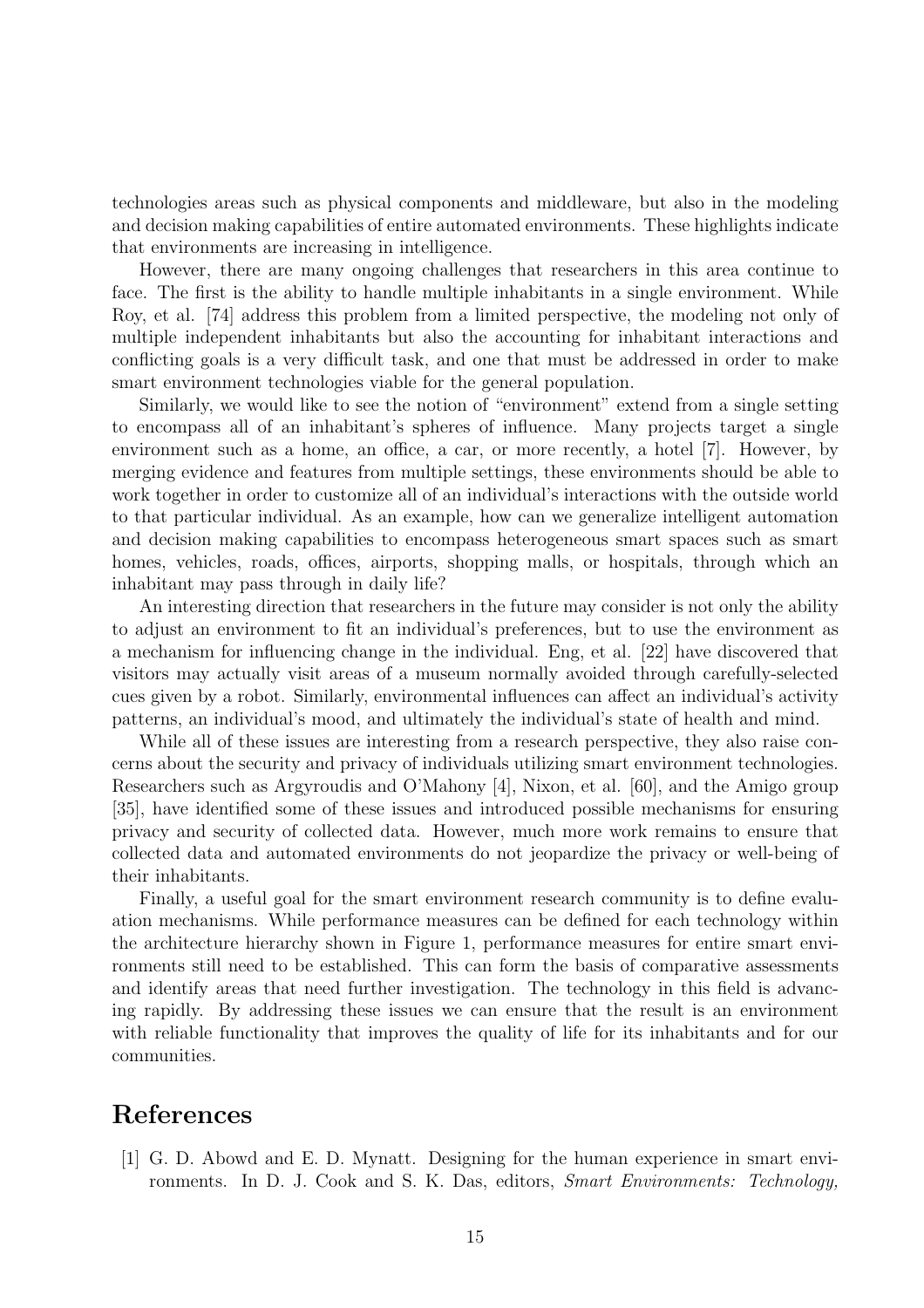Protocols, and Applications, pages 153–174. Wiley, 2004.

- [2] W. Adjie-Winoto, E. Schwartz, H. Balakrishnan, and J. Lilley. The design and implementation of an intentional naming system. In Proceedings of the seventeenth ACM symposium on Operating systems principles, pages 186–201, 1999.
- [3] A. Adler and R. Davis. Speech and sketching for multimodal design. In Proceedings of the 9th International Conference on Intelligent User Interfaces, pages 214–216, 2004.
- [4] P. G. Argyroudis and D. O'Mahony. Securing communications in the smart home. In L. Jang, M. Guo, G. Gao, and N. Jha, editors, *Proceedings of 2004 International* Conference on Embedded and Ubiquitous Computing (EUC'04), number 3207 in Lecture Notes in Computer Science, pages 891–902, Aizu-Wakamatsu, Japan, August 2004. Springer-Verlag.
- [5] T. S. Barger, D. E. Brown, and M. Alwan. Health status monitoring through analysis of behavioral patterns. IEEE Transactions on Systems, Man, and Cybernetics, Part A, 35(1):22–27, 2005.
- [6] P. Bellavista, A. Corradi, and C. Stefanelli. A mobile agent infrastructure for the mobility support. In Proceedings of the 2000 ACM symposium on Applied computing, pages 239–245, 2000.
- [7] K. Belson. Your hotel room knows just what you like, November 16, 2005.
- [8] A. Bhattacharya and S. K. Das. Lezi-update: An information-theoretic approach for personal mobility tracking in pcs networks. Wireless Networks, 8:121–135, 2002.
- [9] A. F. Bobick, S. S. Intille, J. W. Davis, F. Baird, C. S. Pinhanez, L. W. Campbell, Y. A. Ivanov, A. Schuette, and A. Wilson. The kidsroom: A perceptually-based interactive and immersive story environment. Presence, 8(4):369–393, 1999.
- [10] O. Brdiczka, J. Maisonnasse, and P. Reignier. Automatic detection of interaction groups. In Proceedings of the International Conference on Multimodal Interfaces, 2005.
- [11] J. Carter and M. Rosen. Unobtrusive sensing of activities of daily living: A preliminary report. In In Proceedings of the 1st Joint BMES/EMBS Conference, page 678, 1999.
- [12] J. G. Cleary and I. H. Witten. Data compression using adaptive coding and partial string matching. IEEE Transactions on Communications, 32(4):396–402, 1984.
- [13] D. J. Cook, G. M. Youngblood, and G. Jain. Algorithms for smart spaces. In Technology for Aging, Disability and Independence: Computer and Engineering for Design and Applications. Wiley, 2006.
- [14] T. M. Cover and J. A. Thomas. Elements of Information Theory. Wiley, 1991.
- [15] D. Culler. TinyOS: operating system design for wireless sensor networks. Sensors, 2006.
- [16] Darpa Sensit. http://www.sainc.com/sensit/, 2006.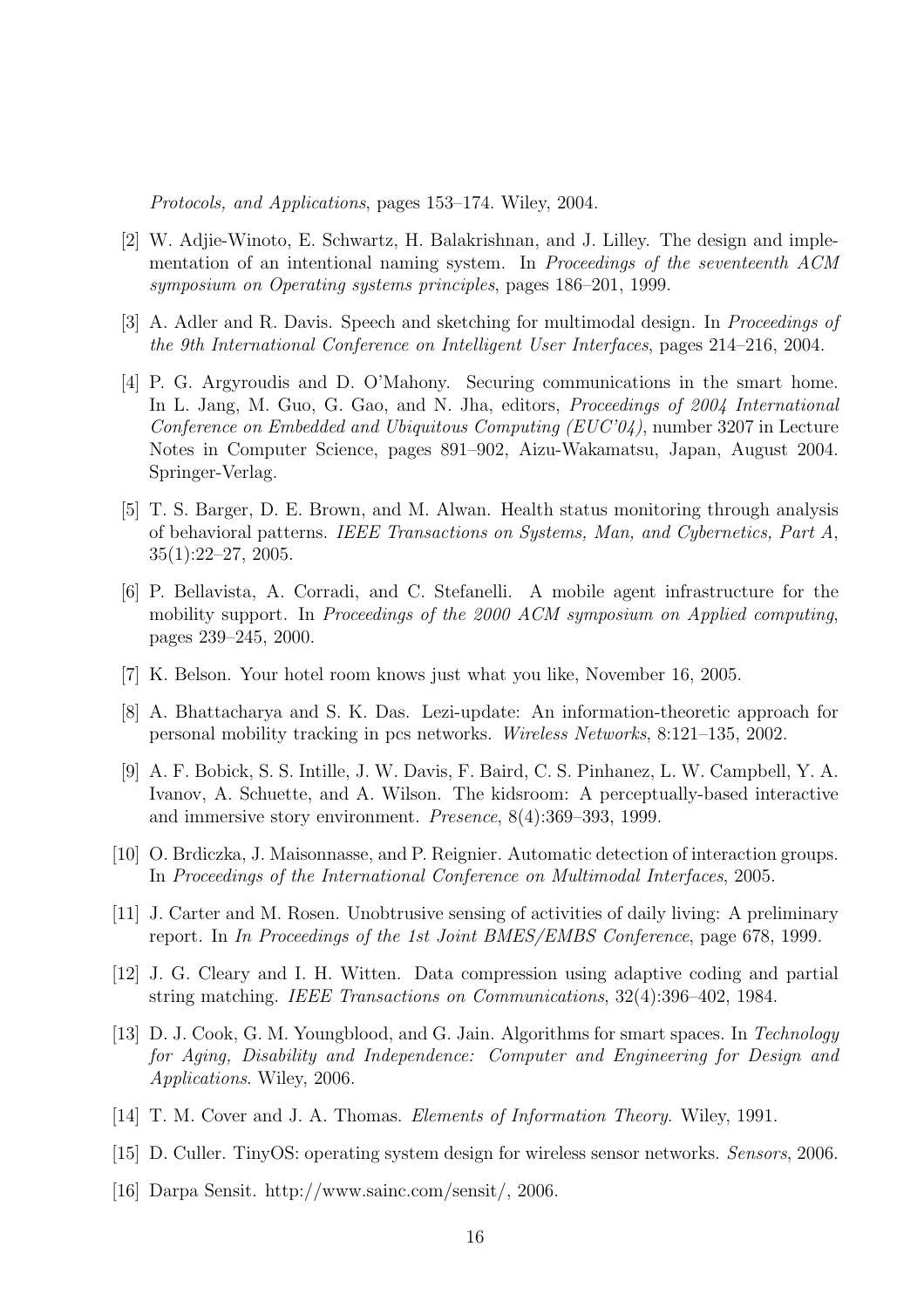- [17] S. K. Das, D. J. Cook, A. Bhattacharya, E. O. Heierman, and T.-Y. Lin. The role of prediction algorithms in the mavhome smart home architecture. IEEE Wireless Communications, 9(6):77–84, 2002.
- [18] S. K. Das and C. Rose. Coping with uncertainty in wireless mobile networks. In Proceedings of the IEEE Personal, Indoor and Mobile Radio Communications, 2004.
- [19] R. L. de M´antaras and L. Saitta, editors. The use of temporal reasoning and management of complex events in smart homes. IOS Press, 2004.
- [20] F. Doctor, H. Hagras, and V. Callaghan. A fuzzy embedded agent-based approach for realizing ambient intelligence in intelligent inhabited environments. IEEE Transactions on Systems, Man, and Cybernetics, Part A, 35(1):55–65, 2005.
- [21] Echelon. http://www.echelon.com/, 2006.
- [22] K. Eng, R. J. Douglas, and P. F. M. J. Verschure. An interactive space that learns to influence human behavior. IEEE Transactions on Systems, Man, and Cybernetics, Part A, 35(1):66–77, 2005.
- [23] A. Fox, B. Johanson, P. Hanrahan, and T. Winograd. Integrating information appliances into an interactive space. IEEE Computer Graphics and Applications, 20(3):54–65, 2000.
- [24] R. Frank. Understanding Smart Sensors. Artech House, 2000.
- [25] D. Franklin. Cooperating with people: The intelligent classroom. In Proceedings of the National Conference on Artificial Intelligence, pages 555–560, 1998.
- [26] H. Hagras, V. Callaghan, M. Colley, G. Clarke, A. Pounds-Cornish, and H. Duman. Creating an ambient-intelligence environment using embedded agents. IEEE Intelligent Systems, 19(6):12–20, 2004.
- [27] L. Hales. Intelligent appliances are wave of the future, January 22, 2006.
- [28] I. P. Health. http://www.intel.com/research/prohealth/cs-aging in place.htm, 2006.
- [29] A. Helal, W. Mann, H. El-Zabadani, J. King, Y. Kaddoura, and E. Jansen. The gator tech smart house: A programmable pervasive space. IEEE Computer, 38(3):50–60, 2005.
- [30] S. Helal, B. Winkler, C. Lee, Y. Kaddourah, L. Ran, C. Giraldo, and W. Mann. Enabling location-aware pervasive computing applications for the elderly. In *Proceedings of the* First IEEE Pervasive Computing Conference, 2003.
- [31] A. Hopper. Sentient computing, 1999.
- [32] House n. House n Living Laboratory Introduction, 2006.
- [33] IEEE 1451. A standard smart transducer interface, 2001.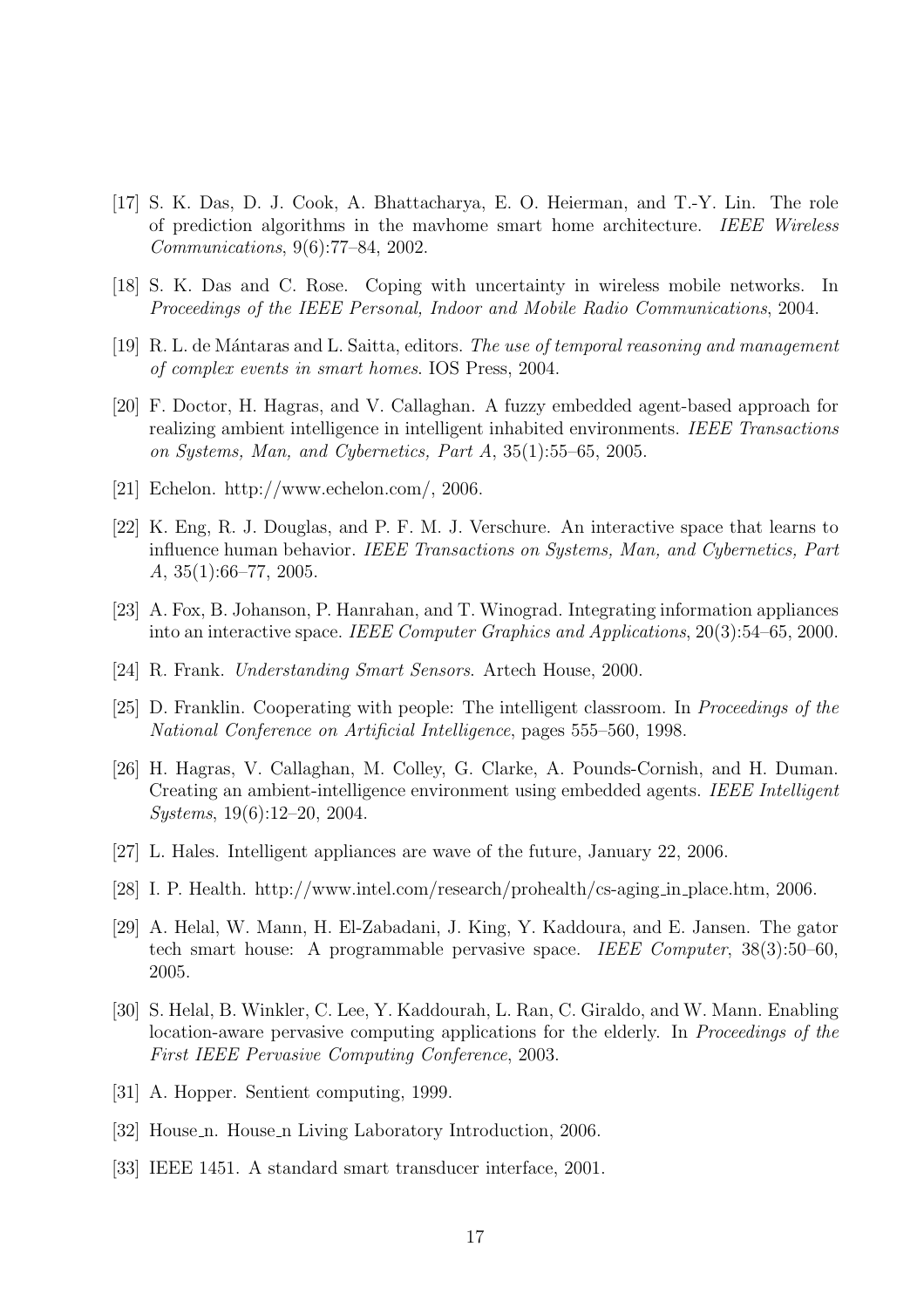- [34] Information Processing in Sensor Networks (IPSN). http://www.ece.wisc.edu/ ipsn05/, 2005.
- [35] A. A. intelligence for the networked home environment. http://www.hitechprojects.com/euprojects/amigo/, 2006.
- [36] H. B. Jimison, M. Pavel, and J. Pavel. Adaptive interfaces for home health. In Proceedings of the International Workshop on Ubiquitous Computing for Pervasive Healthcare, 2003.
- [37] H. Kautz, L. Arnstein, G. Borriello, O. Etzioni, and D. Fox. An overview of the assisted cognition project. In Proceedings of the AAAI Worskhop on Automation as Caregiver: The Role of Intelligent Technology in Elder Care, pages 60–65, 2002.
- [38] T. Keaton, S. M. Dominguez, and A. H. Sayed. Browsing the environment with the SNAP&TELL wearable computer system. Personal and Ubiquitous Computing, 9(6):343–355, 2005.
- [39] R. Kikin-Gil. Buddybeads: techno-jewelry for non-verbal communication within teenager girls groups. Personal and Ubiquitous Computing, 10(2-3):106–109, 2005.
- [40] M. Kumar and S. K. Das. Pervasive computing: Enabling technologies and challenges. In A. Zomaya, editor, Handbook of Nature-Inspired and Innovative Computing: Integrating Classical Models with Emerging Technologies. Springer, 2006.
- [41] C. Le Gal. Smart offices. In D. J. Cook and S. K. Das, editors, Smart Environments: Technology, Protocols, and Applications. Wiley, 2004.
- [42] J. Legon. 'smart sofa' aimed at couch potatoes, 2003.
- [43] V. Lesser, M. Atighetchi, B. Benyo, B. Horling, A. Raja, R. Vincent, T. Wagner, X. Ping, and S. X. Zhang. The intelligent home testbed. In Proceedings of the Autonomy Control Software Workshop, 1999.
- [44] F. L. Lewis. Wireless sensor networks. In D. J. Cook and S. K. Das, editors, Smart Environments: Technology, Protocols, and Applications. Wiley, 2004.
- [45] A. Lins, E. F. Nakamura, A. A. F. Loureiro, and J. Claudionor J N Coelho. Beanwatcher: A tool to generate multimedia monitoring applications for wireless sensor networks. In A. Marshall and N. Agoulmine, editors, Management of Multimedia Networks and Services, page 128141. Springer-Verlag, 2003.
- [46] J. Liv and A. Lempel. Compression of individual sequences via variable rate coding. IEEE Transactions on Information Theory, 24(5):530–536, 1978.
- [47] S. W. Loke. Representing and reasoning with situations for context-aware pervasive computing: a logic programming perspective. The Knowledge Engineering Review, 19(3):213–233, 2005.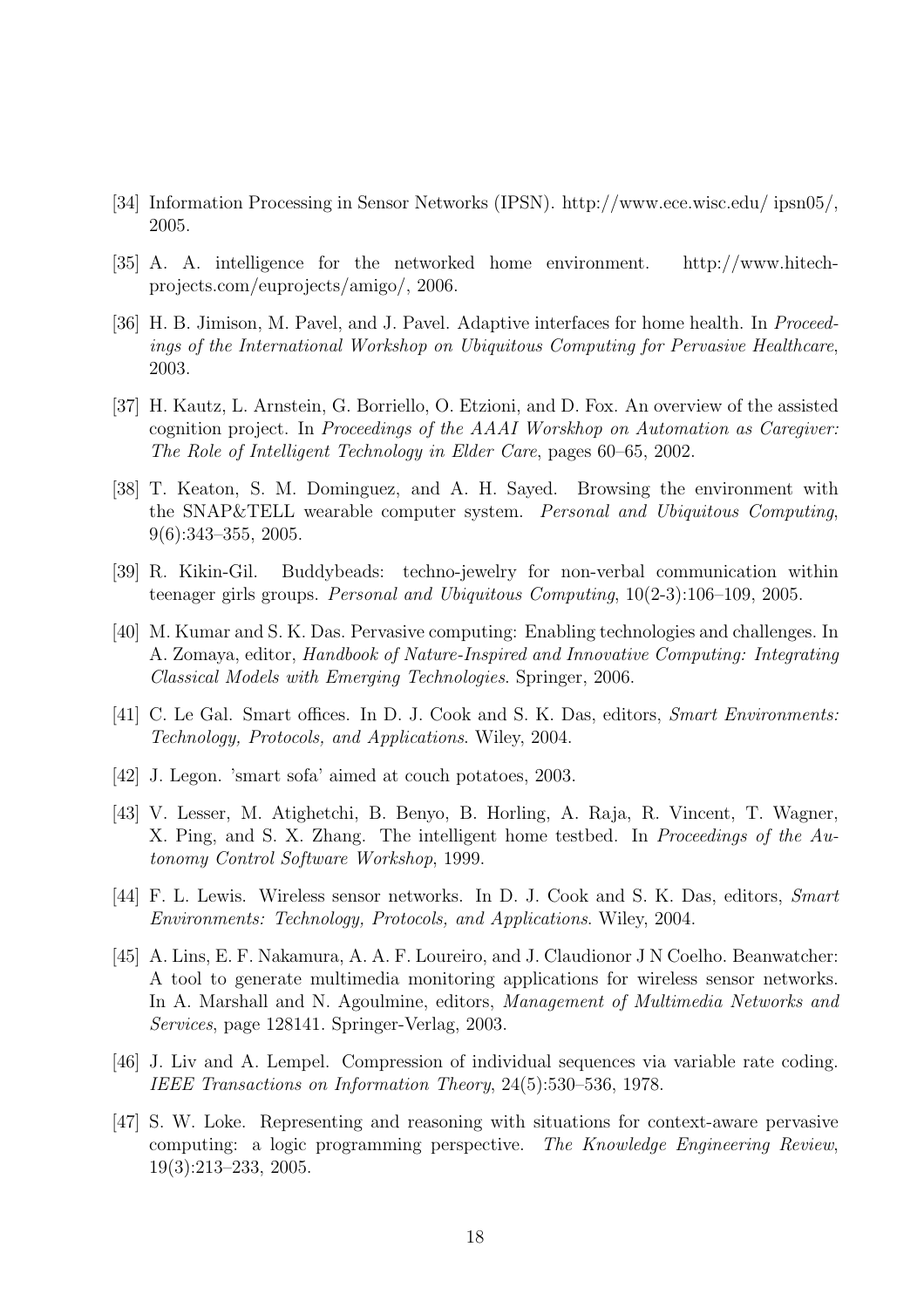- [48] E. F. LoPresti, A. Mihailidis, and N. Kirsch. Assistive technology for cognitive rehabilitation: State of the art. Neuropsychological Rehabilitation,  $14(1/2)$ :539, 2004.
- [49] S. Luhr. Recognition of emergent human behaviour in a smart home: A data mining approach. Journal of Pervasive and Mobile Computing, special issue on Design and Use of Smart Environments, 2007.
- [50] E. Mendelowitz and J. Burke. Kolo and nebesko: A distributed media control framework for the arts. In Proceedings of the International Conference on Distributed Frameworks for Multimedia Applications, 2005.
- [51] A. Mihailidis, J. C. Barbenel, and G. Fernie. The efficacy of an intelligent cognitive orthosis to facilitate handwashing by persons with moderate-to-severe dementia. Neuropsychological Rehabilitation, 14(1/2):135–171, 2004.
- [52] MIT. Things that think, 2006.
- [53] S. Moncrieff. Multi-modal emotive computing in a smart house environment. Journal of Pervasive and Mobile Computing, special issue on Design and Use of Smart Environments, 2007.
- [54] M. C. Mozer. Lessons from an adaptive home. In D. J. Cook and S. K. Das, editors, Smart Environments: Technology, Protocols, and Applications, pages 273–298. Wiley, 2004.
- [55] M. Muehlenbrock, O. Brdiczka, D. Snowdon, and J. Meunier. Learning to detect user activity and availability from a variety of sensor data. In Proceedings of the IEEE International Conference on Pervasive Computing and Communications, 2004.
- [56] M. Nambu, K. Nakajima, M. Noshira, and T. Tamura. An algorithm for the automatic detection of health conditions. IEEE Enginering Medicine Biology Magazine, 24(4):38– 42, 2005.
- [57] National Science Foundation Sensors and Sensor Networks. http://www.nsf.gov/pubs/2005/nsf05526/nsf05526.htm, 2005.
- [58] M. Nilsson, M. Drugge, U. Liljedahl, K. Synnes, and P. Parnes. A study on users' preference on interruption when using wearable computers and head mounted displays. In Proceedings of the IEEE International Conference on Pervasive Computing and Communications, 2005.
- [59] A. Nischelwitzer, A. Holzinger, and M. Meisenberger. Usability and user-centered development (UCD) for smart phones - the mobile learning engine (MLE) a user centered development approach for a rich content application. In Proceeding sof Human Computer Interaction International, 2005.
- [60] Nixon, Wagealla, English, and Terzis. Security, privacy and trust issues in smart environments. In D. J. Cook and S. K. Das, editors, Smart Environments: Technology, Protocols, and Applications. Wiley, 2004.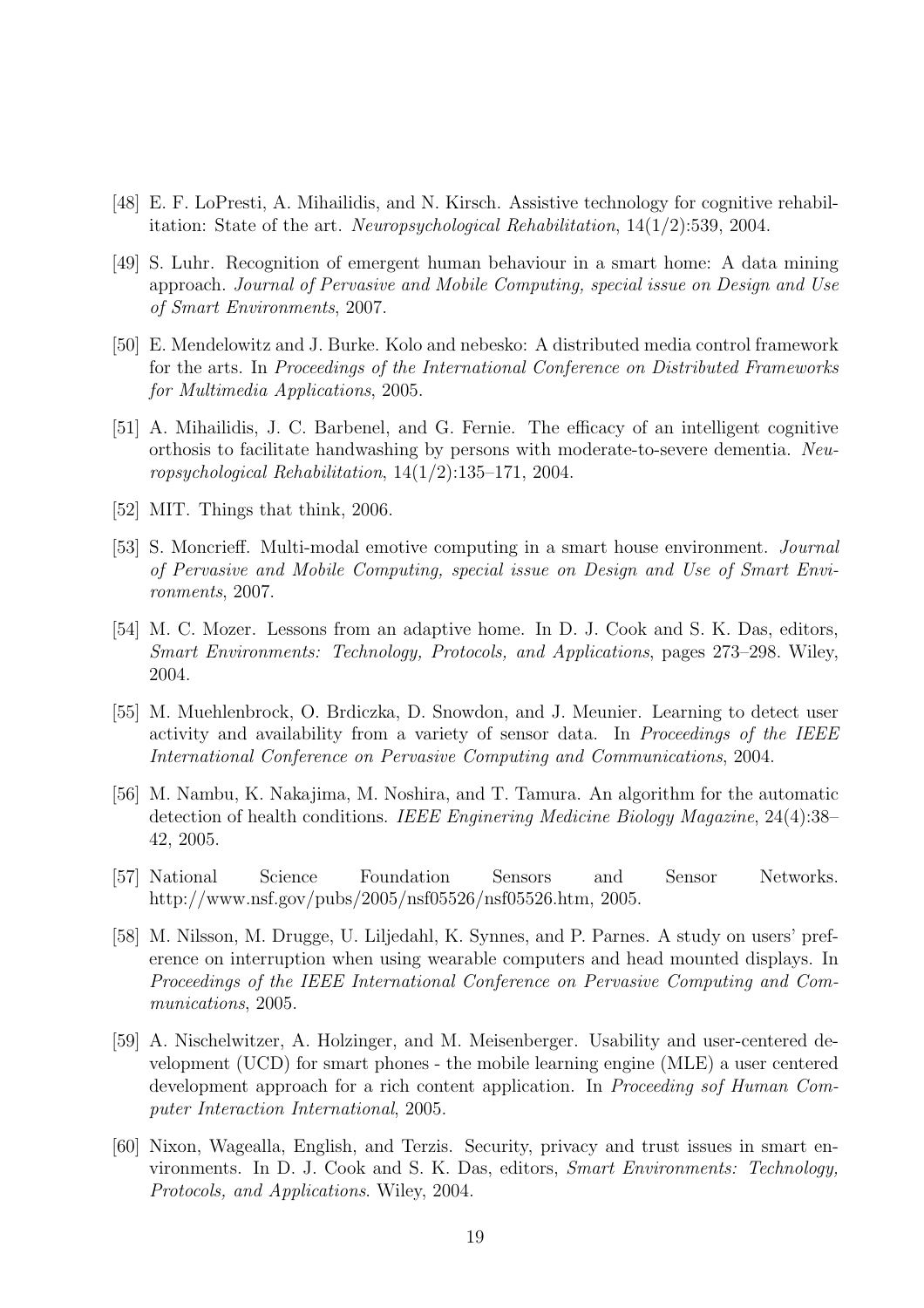- [61] Oatfield Estates, 2006.
- [62] M. Ogawa, R. Suzuki, S. Otake, T. Izutsu, T. Iwaya, and T. Togawa. Long term remote behavioral monitoring of elderly by using sensors installed in ordering houses. In Proceedings IEEE-EMBS special topic conference on microtechnologies in medicine and biology, pages 322–335, 2002.
- [63] R. J. Orr and G. D. Abowd. The smart floor: A mechanism for natural user identification and tracking. In Proceedings of the ACM Conference on Human Factors in Computing Systems, 2000.
- [64] A. Pentland. Perceptual environments. In D. J. Cook and S. K. Das, editors, Smart Environments: Technology, Protocols, and Applications. Wiley, 2004.
- [65] M. Philipose, K. P. Fishkin, M. Perkowitz, D. J. Patterson, D. Hahnel, D. Fox, and H. Kautz. Inferring ADLs from interactions with objects. IEEE Pervasive Computing, 2005.
- [66] Philips. Interactive tablecloth, 2006.
- [67] J. Pineau, M. Montemerlo, M. Pollack, N. Roy, and S. Thrun. Towards robotic assistants in nursing homes: Challenges and results. Robotics and Autonomous Systems, 42(3-4), 2003.
- [68] M. E. Pollack. Intelligent technology for an aging population: The use of AI to assist elders with cognitive impairment. AI Magazine, 26(2):9–24, 2005.
- [69] N. Ravi, P. Stern, N. Desai, and L. Iftode. Accessing ubiquitous services using smart phones. In Proceedings of the IEEE International Conference on Pervasive Computing and Communications, 2005.
- [70] J. Rissanen. Stochastic Complexity in Statistical Inquiry. World Scientific Publishing Company, 1989.
- [71] J. A. Rode. Appliances for whom? considering place. Personal and Ubiquitous Computing, 10(2-3):90–94, 2005.
- [72] A. Roy, S. Bhaumik, A. Bhattacharya, K. Basu, D. J. Cook, and S. K. Das. Location aware resource management in smart homes. In Proceedings of the Conference on Pervasive Computing, pages 521–524, 2003.
- [73] A. Roy, S. K. Das, and A. Misra. Exploiting information theory for adaptive mobility and resource management in future wireless cellular networks. IEEE Wireless Communications, 11(8):59–64, 2004.
- [74] N. Roy, A. Roy, , and S. K. Das. Context-aware resource management in multiinhabitant smart homes: A nash h-learning based approach. Journal of Pervasive and Mobile Computing, special issue on Papers from the IEEE Conference on Pervasive Computing and Communications, 2006.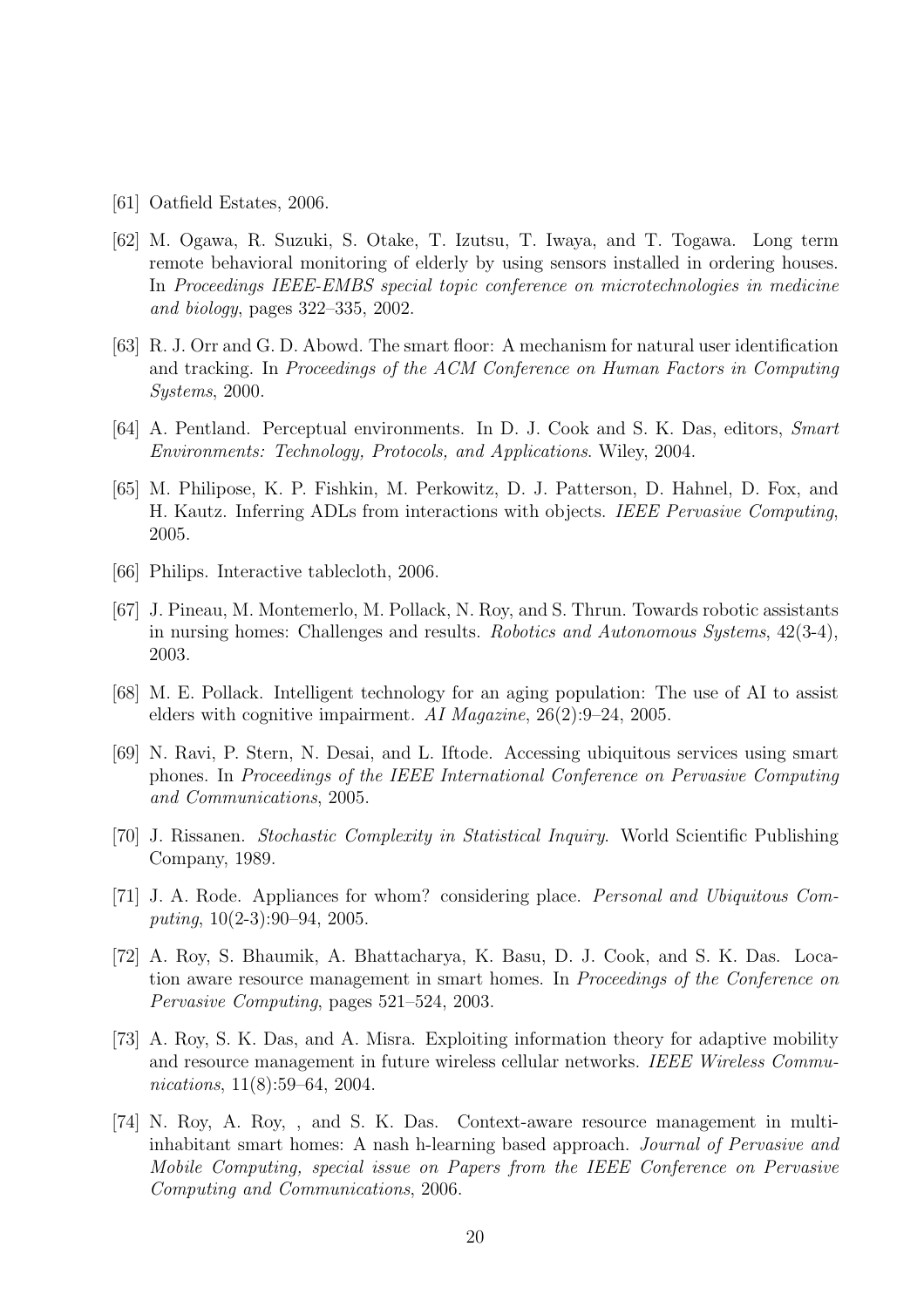- [75] N. Roy, A. Roy, K. Basu, and S. K. Das. A cooperative learning framework for mobilityaware resource management in multi-inhabitant smart homes. In Proceedings of the IEEE Conference on Mobile and Ubiquitous Systems: Networking and Services (MobiQuitous), pages 393–403, 2005.
- [76] Y. Shi, W. Xie, G. Xu, R. Shi, E. Chen, Y. Mao, and F. Liu. The smart classroom: Merging technologies for seamless tele-education. IEEE Pervasive Computing, 2, 2003.
- [77] R. Simpson, D. Schreckenghost, E. F. LoPresti, and N. Kirsch. Plans and planning in smart homes. In J. Augusto and C. Nugent, editors, AI and smart homes. Springer Verlag, 2006.
- [78] T. Starner, J. Auxier, D. Ashbrook, and M. Gandy. The gesture pendant: A selfilluminating, wearable, infared computer vision system for home automation control and medical monitoring. In Proceedings of the IEEE International Symposium on Wearable Computing, page 8794, 2000.
- [79] H. B. Stauffer. The smart house system: A technical overview. The Computer Applications Journal, 31:14–23, 1993.
- [80] P. Steurer and M. B. Srivastava. System design of smart table. In Proceedings of the IEEE International Conference on Pervasive Computing and Communications, 2003.
- [81] K. Swisher. "intelligent' appliances will soon invade homes, 2006.
- [82] E. M. Tapia, S. S. Intille, and K. Larson. Activity recognition in the home using simple and ubiquitous sensors. In Proceedings of Pervasive, pages 158–175, 2004.
- [83] United Nations Department of Economic and Social Affairs. http://www.un.org/esa/population/unpop.htm, 2006.
- [84] R. Vastamaki, I. Sinkkonen, and C. Leinonen. A behavioural model of temperature controller usage and energy saving. Personal and Ubiquitous Computing, 9(4):250–259, 2005.
- [85] R. Want. Enabling ubiquitous sensing with RFID. Computer, 37(4):84–86, 2004.
- [86] M. Weiser. The computer for the 21st century. Scientific American, 265(3):94–104, 1991.
- [87] G. M. Youngblood. Automating inhabitant interactions in home and workplace environments through data-driven generation of hierarchical partially-observable Markov decision processes. PhD thesis, The University of Texas at Arlington, 2005.
- [88] G. M. Youngblood, D. J. Cook, L. B. Holder, and E. O. Heierman. Automation intelligence for the smart environment. In Proceedings of the International Joint Conference on Artificial Intelligence, 2005.
- [89] G. M. Youngblood, L. B. Holder, and D. J. Cook. Managing adaptive versatile environments. Journal of Pervasive and Mobile Computing, 1(4):373–403, 2005.